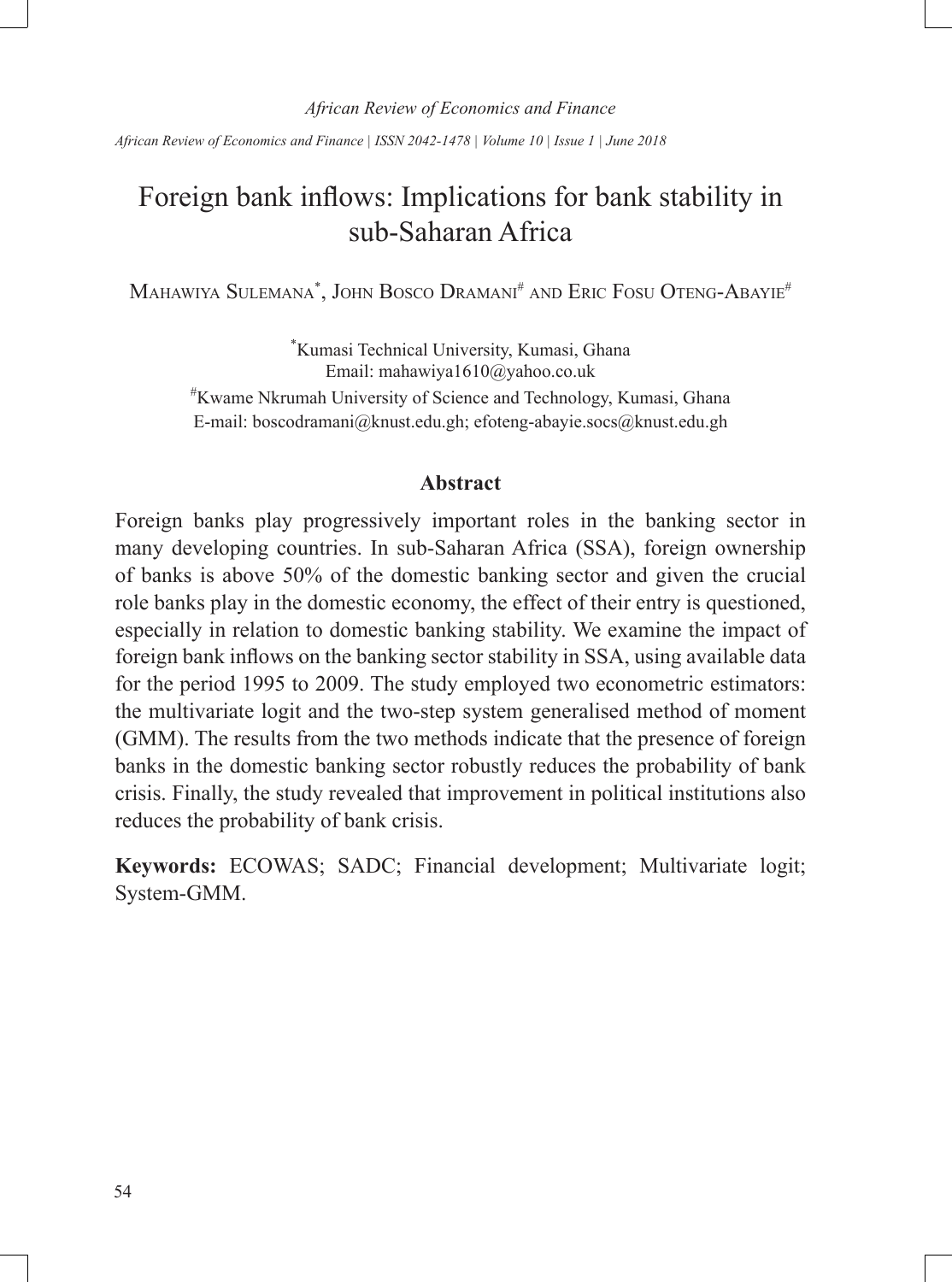# **1. Introduction**

The debate on bank internationalisation and financial stability has rekindled, especially after the 2007-2009 financial crisis that affected the global banking system. Again, given the speed of global financial integration, the trends in foreign bank inflows have been dramatic for the past two decades (Süer *et al*., 2016). Prior economic literature focusing on the impact of foreign bank inflows on stabilisation of financial intermediation in host countries, pre-and postcrisis, appear to have a mix of conclusions. On the positive note, foreign banks' entry could improve the efficiency of credit delivery through modern banking technology that improves internal controls and risk management, stimulate competition and product innovation, generate increased availability of credit through capital injections and access to foreign capital, and reduce the economic impact of local bank crises (Crystal *et al*., 2002; Lardy, 2001; Claessens *et al*., 2001; Lensink & Hermes, 2004; De Haas, 2014). On the negative note, it could expose the domestic banking systems to international risks and shocks (De Haas, 2014). In addition, international banks' presence may cause domestic banks to engage in speculative actions to remain competitive (Süer *et al*., 2016). From the theoretical point of view, Kalemli-Ozcan, Papaioannou and Perri (2013) and Morgan, Rime and Strahan (2004) posit that foreign banks can cause domestic bank instability by moving capital from economies with limited investment opportunities across to other investment havens. To this end, domestic banking instability is closely related to the activities of foreign banks in the domestic economy through the volatility of credit supply and the potential for contagion.

The policy and academic discourse about the impact of foreign bank's entry on the banking stability of host economies have been advanced in developed markets of Europe and emerging markets of Eastern Europe and Asia (De Haas, 2014). Therefore, the objective of this paper is to examine the impact of international banking inflows on banking stability in sub-Saharan African (SSA) countries, which has rarely featured in the extant debates and literature. This has the potential to show whether or not foreign banking inflow stimulates capital build-up which better capitalizes domestic banks to absorb financial shocks and thus increase stability in the banking sector. Foreign banking inflow as a strategy to promote banking stability even became more important following the global financial crisis of 2007–2009, when most central banks proposed a higher capital adequacy as a requirement for building stability in the banking industry (Oduor *et al*, 2017).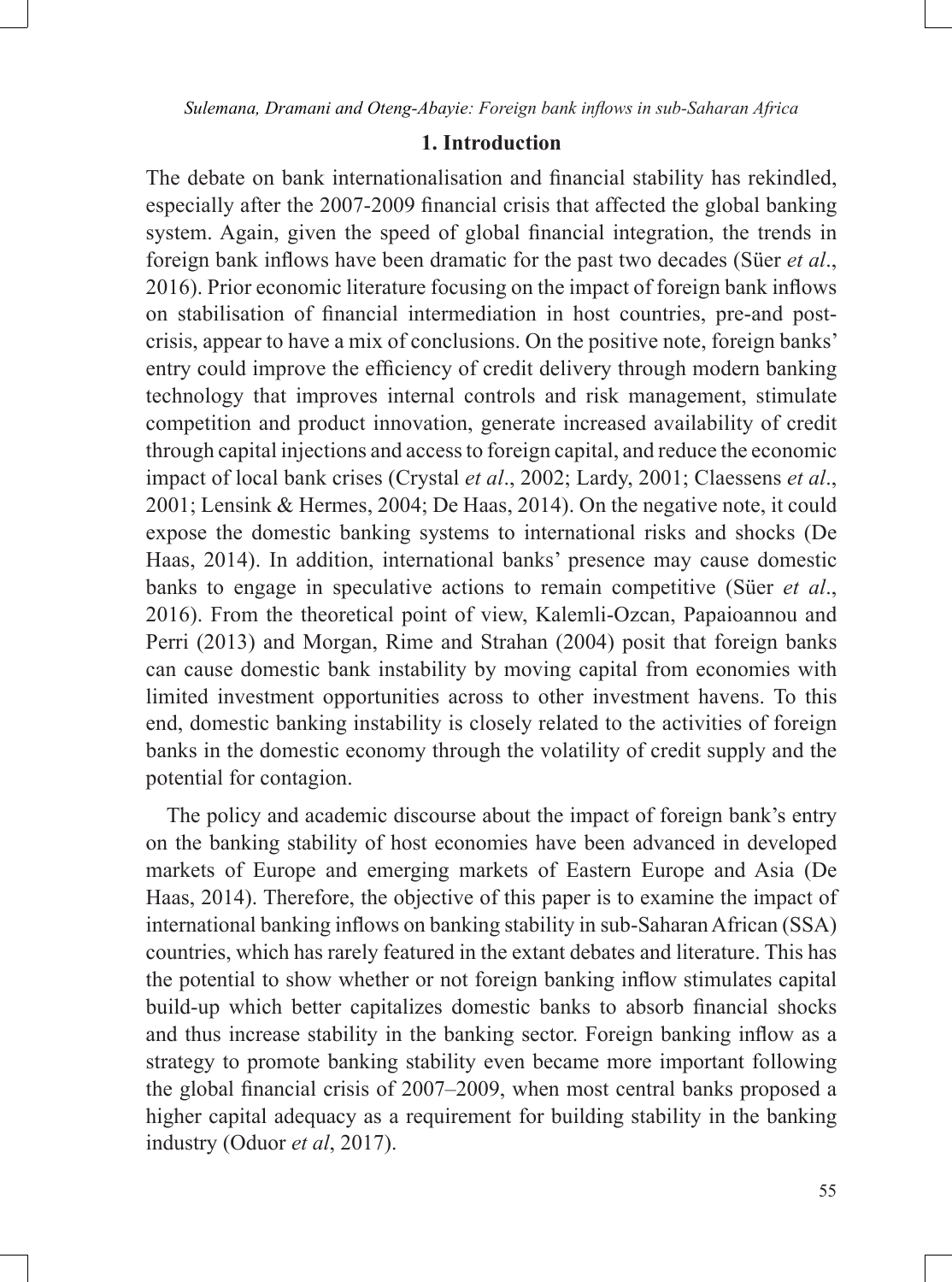Studies examining the effects of foreign banking inflows on the domestic banking sector crisis are uncommon for SSA, with the exception of Vogel and Winkler (2010) and Dwumfour (2017) and thus we make the following contributions. First, our study differs from Vogel and Winkler (2010) and Dwumfour (2017) as it used different specification as well as different measures of bank stability. For instance, we depart from Vogel and Winkler's (2010) seemingly unrelated regression in a cross-sectional framework which did not consider the endogeneity problems in the independent variables. Second, we use panel data for selected sub-Saharan African countries (SSAs), up to the crisis period, and applied standard econometric tools that account for endogeneity in our model specification. Bikker and Haaf (2002) explain that appropriate specification of an underlying model determines the validity of estimated parameters. The potential misspecifications, differences in econometric approach and the alternative definitions of bank stability present the potential for generating different results and findings (Roberts and Whited, 2013). Our analysis found that banking inflows reduce the probability of bank instability in SSAs, which supports the foreign banks influx-stability hypothesis.

The rest of this paper is structured as follows. Section 2 presents the background, section 3 the theoretical literature while section 4 discusses the empirical literature and hypothesis. Section 5 deals with the description of the methods, the model specification, and the data. In section 6, the results are discussed. The final section presents the concluding remarks and the policy implications.

## **2. Background**

Even though there are other types of foreign capital inflows such as foreign direct investment and mergers which equally constitute thought-provoking research areas, we concentrate on foreign banking inflow in SSA for the following reasons. First, the financial systems of SSA are broadly bank-based with mostly underdeveloped and thinly-traded stock markets. Only South Africa possesses a well-advanced stock market comparable to markets in advanced economies.<sup>1</sup> The total assets value of the banking sector is estimated on average to be 90 percent of the total financial assets in the overall financial systems of SSAs (Quintyn and Taylor, 2007). For example, in countries, such as Gambia,

<sup>&</sup>lt;sup>1</sup> According to SADC-Finance and Investment Sector Coordinating Unit (FISCU) 1998, the stock market of South Africa ranked 17th in the world based on stock market capitalization. Others with relative developed markets include Ghana, Kenya, Mauritius and Nigeria.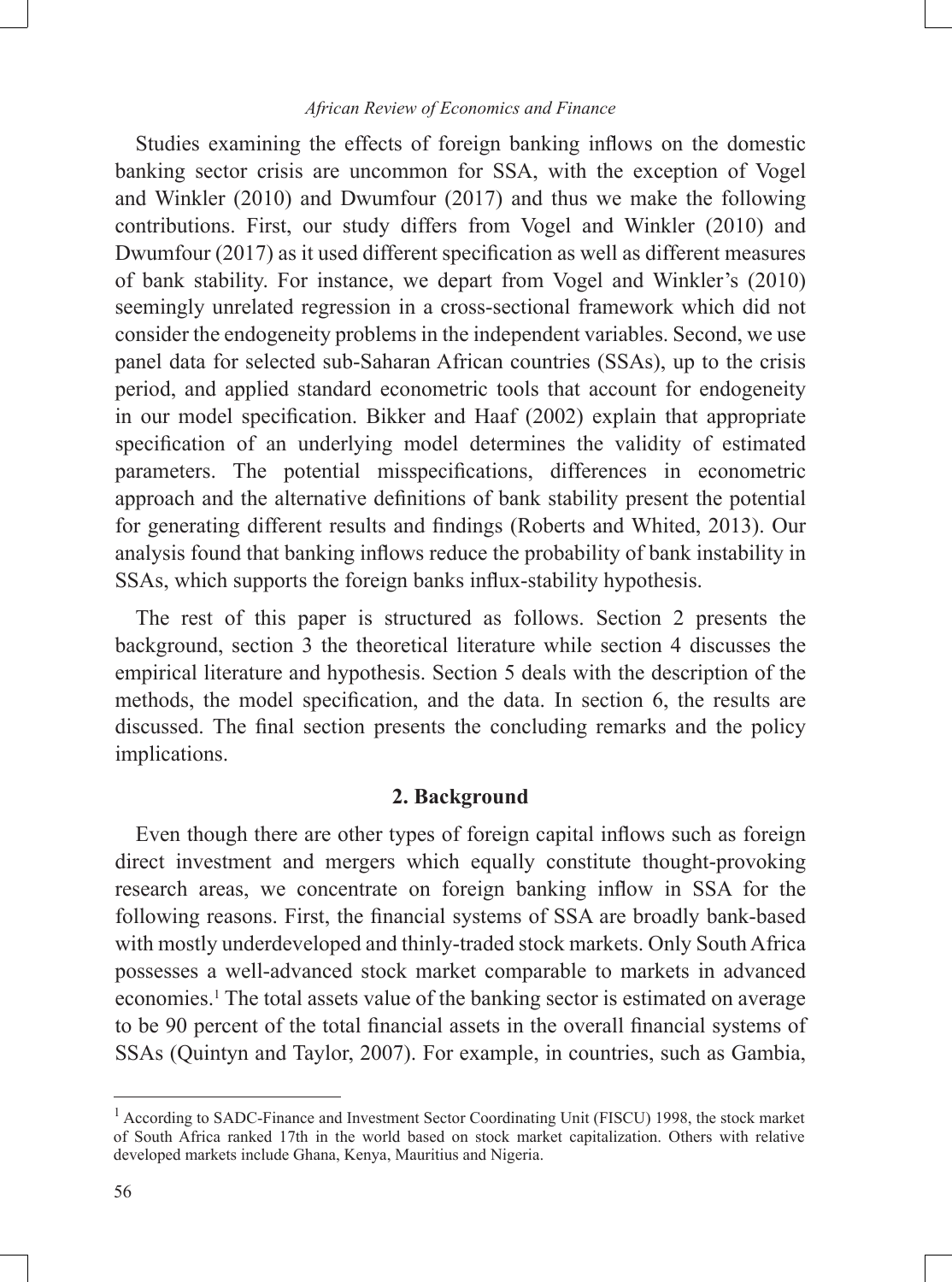Madagascar and Mali, the banking sector contributes about 97%, 98% and 98.7% respectively to the total assets of the financial sector. These facts clearly mark the dominance of the banking sector in the financial system of SSA.

Second, the growth in cross-border bank (foreign banks) inflows largely attributed to the financial sector liberalisations motivates a study on foreign banking inflow in SSA. Liberalisation opens up domestic banking systems, thereby, improving the integration of financial systems in the sub-region to the rest of the global financial system. van Horen (2007) and Claessens and van Horen (2012) show evidence that net bank flows from developing economies into other developing economies and also from advanced industrialised countries to developing countries have increased in the form of foreign direct investments (FDIs) in the banking sector of SSA (World Bank, 2006). Also, international banks, currently, constitute close to 60% of the total banks in SSAs, with the number exceeding 80% in Burkina, Mali and Swaziland (See Figures 1 and 2 as well as Table 1 in the Appendix). According to Claessens and van Horen  $(2012)$ , loans of foreign banks, deposits and profits, and current market shares averaged almost 50% in emerging markets and developing countries and 20% in Organization of Economic Co-operation and Development's countries.

 In addition, the total number of foreign banks in SSA witnessed an increasing trend from 31% to 54% for the period 1995 to 2009 (Figure 1). This suggests the importance of financial sector foreign direct investment (FSFDI) in the banking industry of SSA. The above-described characteristics put into shape the reason SSA banking systems are of particular concern in the examination of the impact of foreign bank entry on the banking stability.



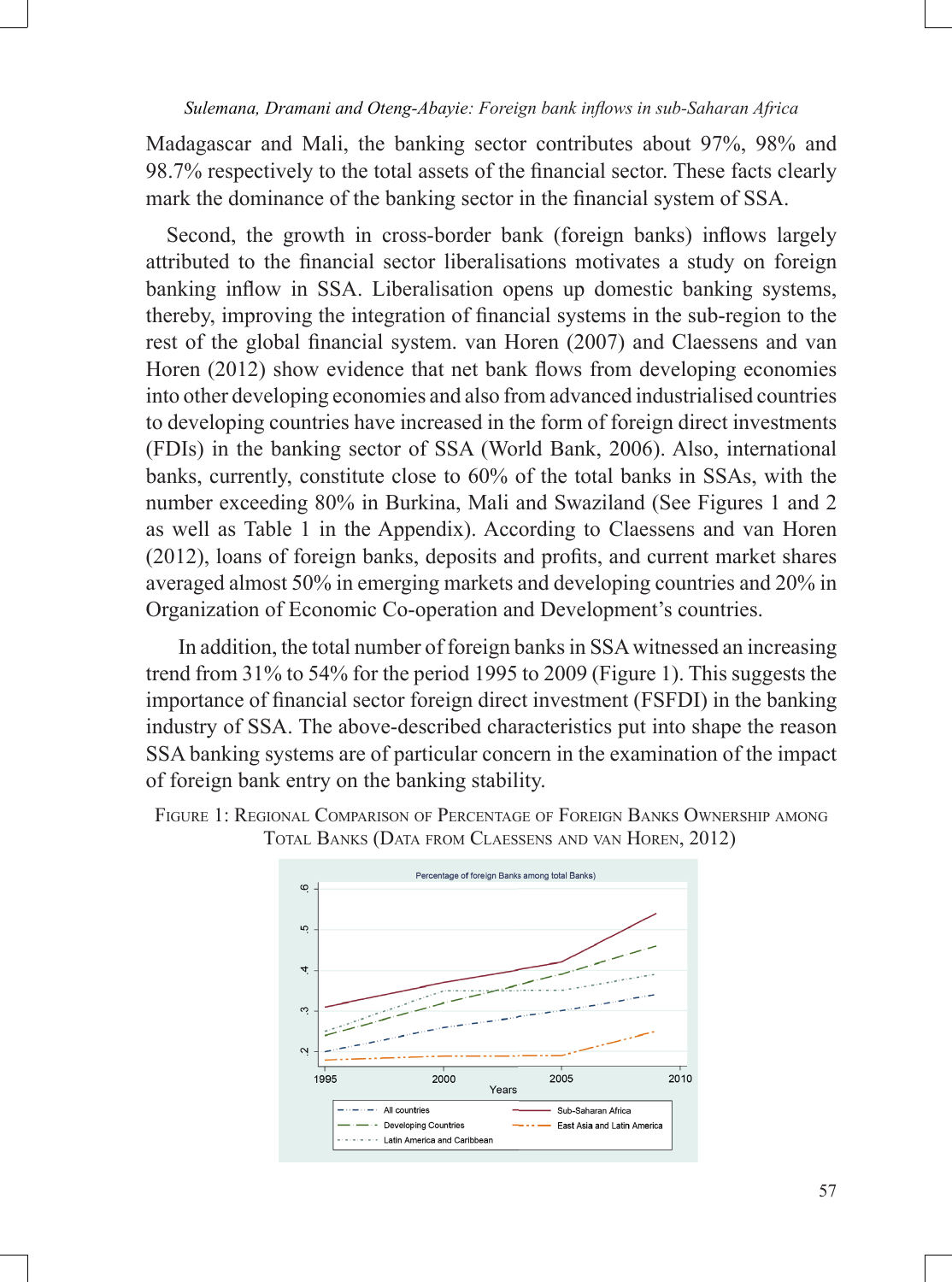



Against the background that the entry of foreign banks has potential repercussions on the hosts' banking systems, it is worthwhile to seek to investigate the implications of the phenomenon on the stability of the relatively underdeveloped and fragile banking sectors of SSAs. More importantly, given that the banking sector in the region accounts for almost 90% of financial sector assets, the stability of the sector is imperative and a major concern for banking supervision and regulation. Within the above context, we asked one key pertinent research question: has the entry of foreign banks contributed to greater domestic bank stability or crisis in SSAs?

### **3. Theoretical framework**

This section addresses mechanisms through which foreign banks may affect the stability of the host country's banking system. Theoretical mechanisms explain the fact that subsidiaries of foreign banks are not completely independent institutions from the parent bank or a larger bank holding company. This implies that the parent bank will act as the lender of last resort during the period of financial turmoil. According to Stein (1997), such a parent bank has and manages an internal capital market and centralised treasury operations to allocate capital and liquidity over its subsidiaries. This implies that foreign banks are insulated against the adverse effects of a host country bank capital or liquidity shocks and will keep up their credit supply during domestic crises. This is known as foreign banking-stability view.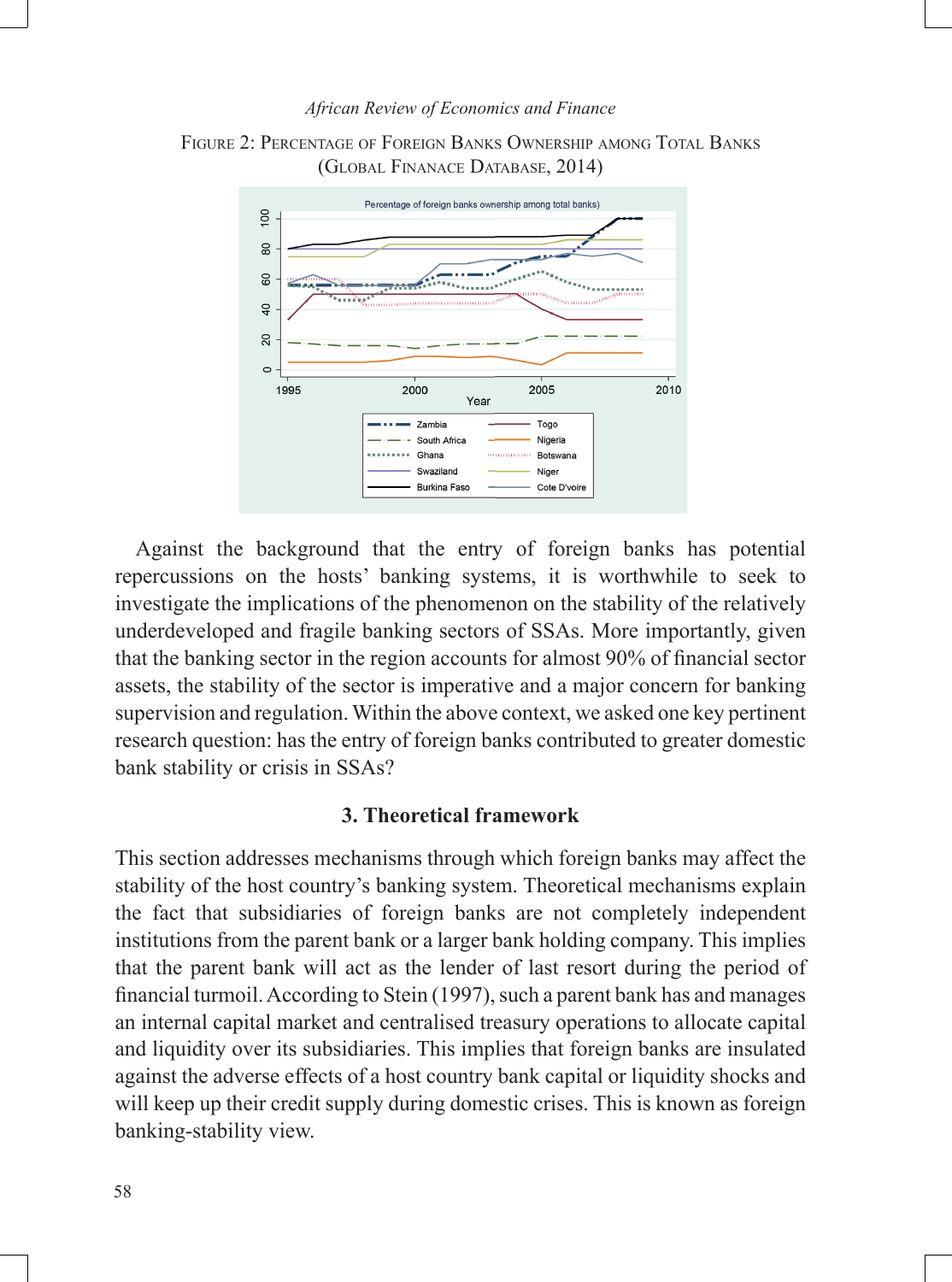However, foreign banks can induce crises if they are more procyclical to changes in the host country's macroeconomic environment. When the economic activities of the host country decline, the activities of the foreign bank in this country may be scaled down in favour of other regions whose economies are upturned. Alternatively, foreign banks could also react to changes in the parent bank's home country. Worsening economic conditions in the home country can force parent banks to become capital-constrained, compelling the foreign banks to reduce their credit at the destination. This is described as wealth effect. Wealth effect could induce crises at the destination. This is foreign bankingfragility view.

On the other hand, it can be argued that when economic conditions in the home country worsen, parent banks will increase their efforts to expand their activities abroad, since investment opportunities in the home market are scarce. This is known as substitution effect. When home country conditions improve, the opportunity costs of limiting home country lending increases and banks may, therefore, allocate less capital to their foreign subsidiaries (Molyneux  $\&$ Seth, 1998; Moshirian, 2001). This scenario indicates that there is a negative relationship between the home country business cycle and the foreign subsidiary's credit supply.

Other theories argue that entry of foreign banks into the domestic banking system ignites reactions in the following ways. First, in the short term, profit margins of the domestic banks are reduced drastically, triggering bank failures (Viverita *et al*., 2015). Second, in the long term, the overall banking sector is enhanced, which promotes competition (Viverita *et al*., 2015). Even though competition has the potential of promoting efficient allocation of credit, superior products and spurring innovation, it has become a contentious issue in the banking sector. To this end, two main views have arisen to explain the relationship between competition and stability among banks. The first view, competitionfrugality, suggests a negative effect of competition on banks' stability (Kasman and Kasman, 2015; Mulyaningsih *et al*., 2015). This view contends that high level competition among banks reduces banks' influence in the market, which decreases profits. As a result, banks are compelled to take risks so as to stay competitive. The second view, competition-stability, suggests that competition drives bank stability (Kasman and Kasman, 2015; Mulyaningsih *et al*., 2015). This view stresses the fact that a competitive environment reduces interest rate and helps curtail asymmetry information associated with bank lending, which brings stability.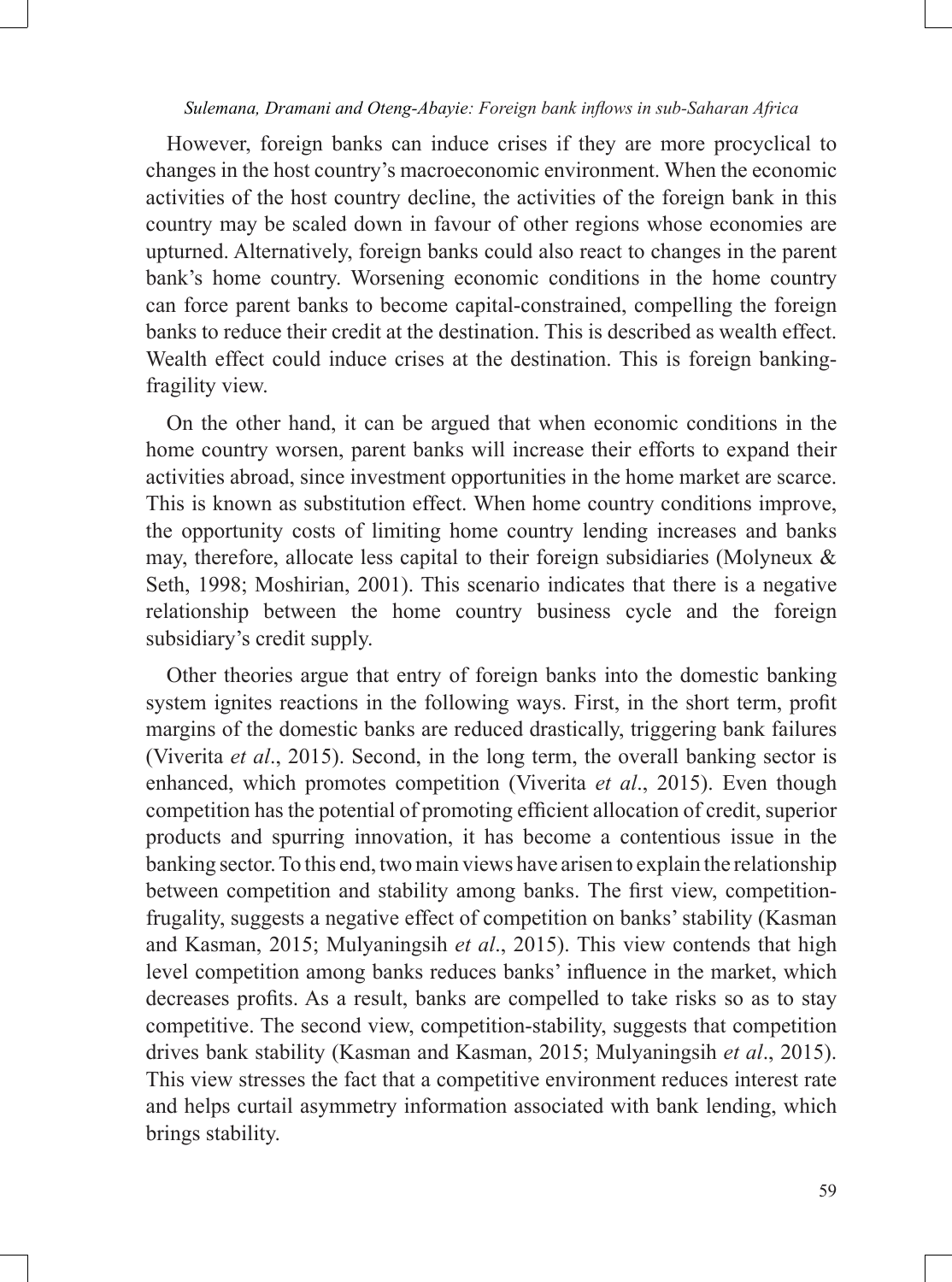#### **4. Literature review and hypothesis testing**

A good number of studies have investigated the connection between financial liberalisation and banking crises (stability) in both developing and advanced economies. (For example,Demirgüç-Kunt and Detragiache, 1998b; Levine, 2001; De Haas and van Lelyveld, 2006, 2010). While some of the studies found financial liberalisation to increase the likelihood of bank crises (e.g. Hellmann *et al*., 2000; Mehrez and Kaufmann, 2000; Glick and Hutchison, 2000; Noy, 2004, 2005; Shehzad and De Haan, 2009; Angkinand *et al*., 2010), others found contrasting results (e.g. Demirgüç-Kunt and Detragiache, 1998b; Shehzad and De Haan, 2009). Some studies also found no relationship between liberalisation and bank crises (e.g. Bordo *et al*., 2001; Eichengreen and Arteta, 2002). However, Demirgüç-Kunt and Detragiache (1998b) on the determinants of banking crises for both developed and developing economies, argue that crises occur in countries with weak macroeconomic environment, such as high inflation, high interest rates, weak legal rules and institutions and lack of deposit insurance.

Other studies concentrated on the investigation of the impact of foreign bank inflows (due to financial liberalisation) on several variables, such as bank competition, efficiency, profitability, among others (Barth *et al*., 2004 and Mulyaningsih, Daly and Miranti, 2015). Other strands of the literature have also focused on the effects of variables, such as bank competition, capital requirements, bank concentration, institutions, bank access, among others, on bank stability (e.g. Dwumfour, 2017; Oduor, *et al*., 2017). Studies examining the impact of foreign bank inflows on the domestic banking sector stability are comparatively uncommon for SSA. This study focuses on the impact of foreign bank inflows on the domestic banking sector stability of SSAs. The next section reviews the extant literature on foreign bank entry and domestic banking stability and sets up the main hypothesis for the study.

## *4.1. Foreign bank entry and domestic banking stability*

Empirical evidence on the effects of foreign bank's activities on the domestic banking sector stability and thus financial stability is mixed and limited. This follows the two main hypotheses in the existing literature: "foreign banks influxstability hypothesis" and the "foreign bank influx-fragility hypothesis". The former argues for the position that foreign banks' inflow reduces the probability of banking crises and, therefore, brings stability to the financial sector of the host market. Selected studies that support the stability view include Demirgüç-Kunt *et al*. (1998), Detragiache and Gupta (2004), Arena *et al.* (2007), De Haas and van Lelyveld (2006, 2010). The foreign banks influx-fragility hypothesis,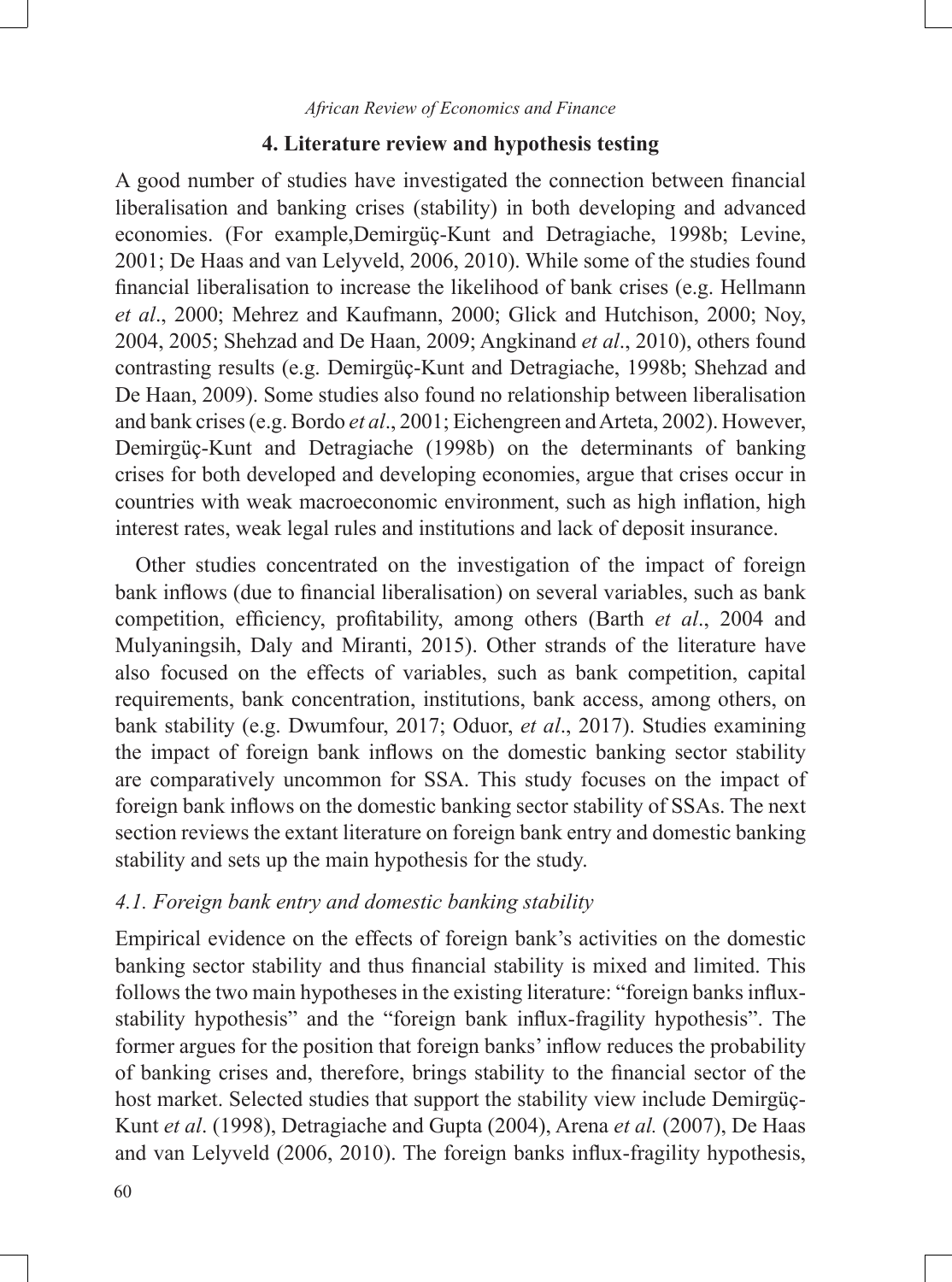on the other hand, argues that the presence of foreign banks heightens the probability of banking sector crises and makes the host sector fragile (De Haas, 2014; Dwumfour, 2017). Barth *et al*. (2004) found that barriers to foreign-bank entry and foreign ownership are positively associated with bank fragility. Beck *et al*. (2003) do not support any of the two hypotheses, indicating no evidence of direct relationship between foreign banking activities and the probability of banking crisis.

## *4.2. Foreign banks and banking stability in SSA*

Despite considerable research on foreign bank inflows and domestic banking stability, little can be said about the African context, with the exception of Vogel and Winkler (2010) and Dwumfour (2017). The former examines whether increases in market share of foreign banks in many emerging markets since the mid-1990s contribute to financial stability in the respective host countries during the global financial crisis. The study suggests that the stabilising impact of foreign banks was limited to the cross-border component of financial globalisation and to two regions, Eastern Europe and SSA. Only in the SSA region was this translated into more stable credit growth. Thus, hopes that a stronger presence of foreign banks might help host countries in isolating domestic credit from international shocks did not materialise during the 2008 crisis. The work of Dwumfour (2017), which examined banking stability in SSA, posited that net interest margin is the main determinant of stability in the industry and that the presence of foreign banks in the domestic industry reduces stability, which corroborates the fragility view. However, a major concern of Dwumfour's (2017) study is the reported significant and high value coefficients, which is an indication of specification problems. The study also excluded theoretically important explanatory variables, such as deposit insurance, which is posited as important by Diamond and Dybvig (1983). Others include the ratio of money supply to foreign exchange reserves, which measures bank fragility. It tests whether banking instability occurs as a result of sudden capital outflows or vulnerability to a run on banks. Other relevant indicators include credit growth and financial liberalisation. The current study improves upon these omissions in the existing studies. Thus, this study contributes to the extant literature by focusing on the impact of foreign bank inflows on the banking stability of SSA by testing for either the "foreign banks influx-stability hypothesis" or the "foreign bank influx-fragility hypothesis". Therefore, our main hypothesis states that;

*H1.* Ceteris paribus, there is a statistically significant positive relationship between foreign banking activities on the domestic banking sector stability.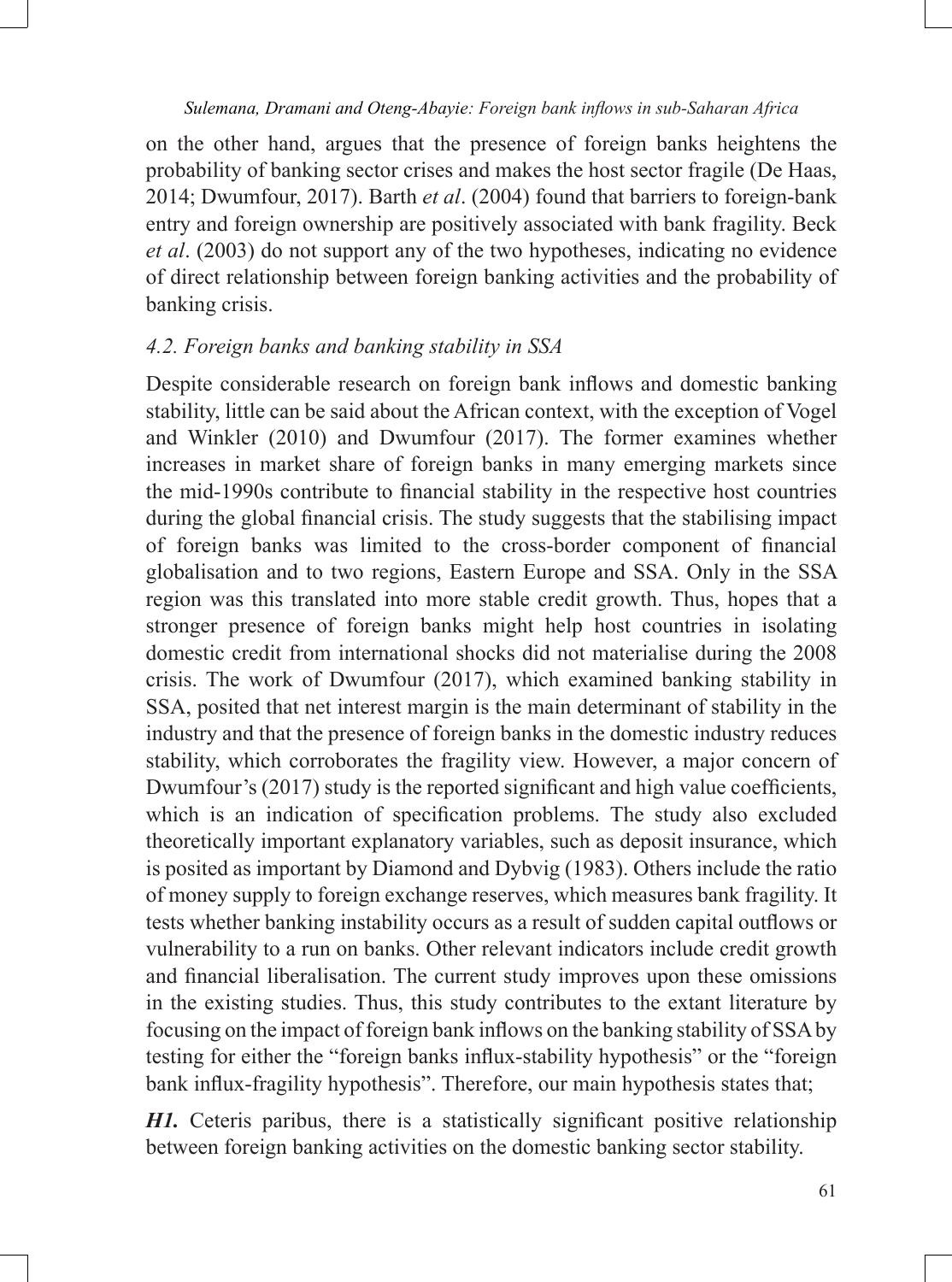#### **5. Research design/ model specification and data**

In order to estimate the impact of foreign bank inflows on banking stability and test for the stated hypothesis, we modelled banking stability (crises) as a linear function of foreign bank inflows and other conditioning variables. We specify the following basic model:

$$
y_{it} = \alpha_i + \beta_i x_{it} + \varepsilon_{it} \tag{1}
$$

where *i* is the individual country at time *t* and  $i = 1, \ldots, N$ ;  $t = 1, \ldots, \ldots$ *T*.  $\varepsilon_i$  is the error term and variable  $y_i$  refers to banking stability captured by two measures. The first measure is a binary variable (*bankcrisis*) showing 1 for banking crisis in country *i* for a particular year *t* and 0 for no crisis. The second measure is bank *z*-score, which measures the risk of default and is used to capture a bank's probability of insolvency. The  $x_i$  variable is a *k*-dimensional vector of regressors that is capable of explaining bank stability and includes foreign bank inflows (*fbi*<sub>i</sub>). The banking crises (*bankcrisis*) variable can either be systemic or non-systemic. We consider the analysis of systemic crisis since most incidences of crisis experienced in SSA were largely due to credit directives and controls aimed at inducing economic growth.

We have eighteen bank crises episodes as shown in Table 2 in the Appendix resulting in seventy-two (72) observations. The countries that were hit are Nigeria, Swaziland, Zambia and Zimbabwe. However, to capture the effect of financial sector liberalisation, the study included countries without bank crises. In addition, we include non-crisis countries as controls and allow for the errors to be correlated within each country by clustering the errors.

The other variables captured by  $x_{i}$  include financial openness (*finop*), infl ation, credit to the private sector (*Credit*), real GDP per capita (*rgdppc*), real GDP growth (*rgdppcgr*), exchange rate (*exrate*), governance indicator (*polity2*), deposit insurance (*depinss*) and M2 to foreign exchange reserves (*M2/res*).

Real GDP per capita (*rgdppc*) is used to control for economic development, which is expected to reduce the tendency of banking crises in the region. Real GDP growth rate (*rgdppcgr*) was used to control for cyclical output effects. Furthermore, to test whether banking crisis occurs as a result of sudden capital outflows or vulnerability to run on currency, we include the ratio of M2 to foreign exchange reserves (*M2/res*). Credit to the private sector as a ratio of GDP (*credit*) is expected to correlate positively with banking crisis. Political institution (*polity4*) is supposed to reduce the likelihood of banking crisis.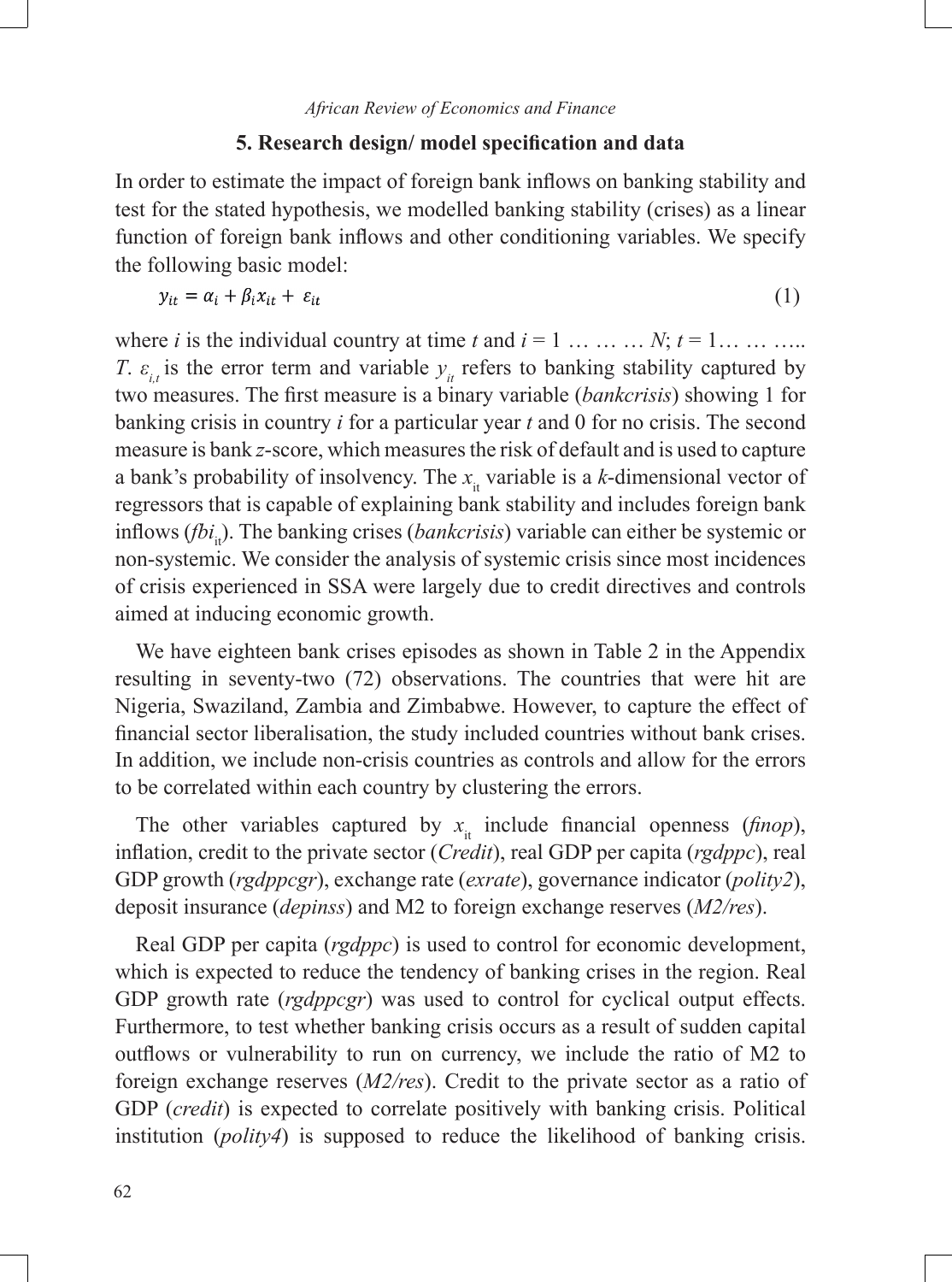Financial openness *(finop)* is expected to reduce the risk of banking crises, as it creates the opportunity for banks to access funds abroad and strengthen their liquidity position and, thus, ensure stability. Explicit deposit insurance (*depinss*) is included to capture reduction in banking crisis after liberalisation by eliminating possibility of self-fulfilling panic analysed in the model (Diamond and Dybvig, 1983). Finally, inflation and exchange rate (*extrate*) are used to capture loss of monetary control and the impact of currency movements on bank fragility. We used annual data covering the period 1995-2009 for 22 SSA countries. This is because the main variable of interest does not extend beyond 2009. Data is only available for these 22 countries. Detail descriptions of the data used are found in Table 3 in the Appendix. We estimated equation (1), using Multivariate Logit and the dynamic System-GMM.

## *5.1 The multivariate logit method*

Following Laeven and Valencia (2012), we applied a multivariate logit (and probit for robustness check) to estimate equation (1), given that dependent variable (*bankcrisis*) is binary. In this approach, the probability that a bank crisis will occur is assumed to be a function of a vector of the explanatory variables and estimates of the crisis probability are obtained by maximising the likelihood function. More formally, in each period, a country could be experiencing a crisis  $(y<sub>i</sub>=1)$  or no crisis  $(y<sub>i</sub>=0)$ . Thus, the outcome,  $y<sub>i</sub>$ , is defined as:

$$
y_{it} = \begin{cases} 1 & \text{with probability } P(i, t) \\ 0 & \text{with probability } 1 - P(i, t) \end{cases}
$$
 (2)

Equation (1) is estimated by parameterising *P* to depend on an index function  $\beta'$ x. The conditional probability in the binary outcome model is given by:

$$
P(i,t) = (y_{it} = 1|x) = F(\beta' x(i,t))
$$
\n(3)

If *P(i,t)* denotes banking crisis dummy variable, *β* is a vector of *n* unknown coefficients to be estimated and  $F(\beta' x(i, t))$  indicates the cumulative probability distribution function evaluated at  $\beta' x(i, t)$ , then, the log likelihood function of the model from equation (1) is:

$$
ln L = \sum_{t=1...T} \sum_{i=1...n} \{P(i,t) \ln [F(\beta' x(i,t))] + (1 - P(i,t)) \ln [1 - F(\beta' x(i,t))]\}
$$
(4)

From equation (4), the probability distribution F(*.*) is assumed to be logistic and is given by:

$$
F(.) = \frac{e^{\beta' x}}{1 + e^{\beta' x}}
$$
 (5)

The estimated coefficients reflect the effect of a change in the explanatory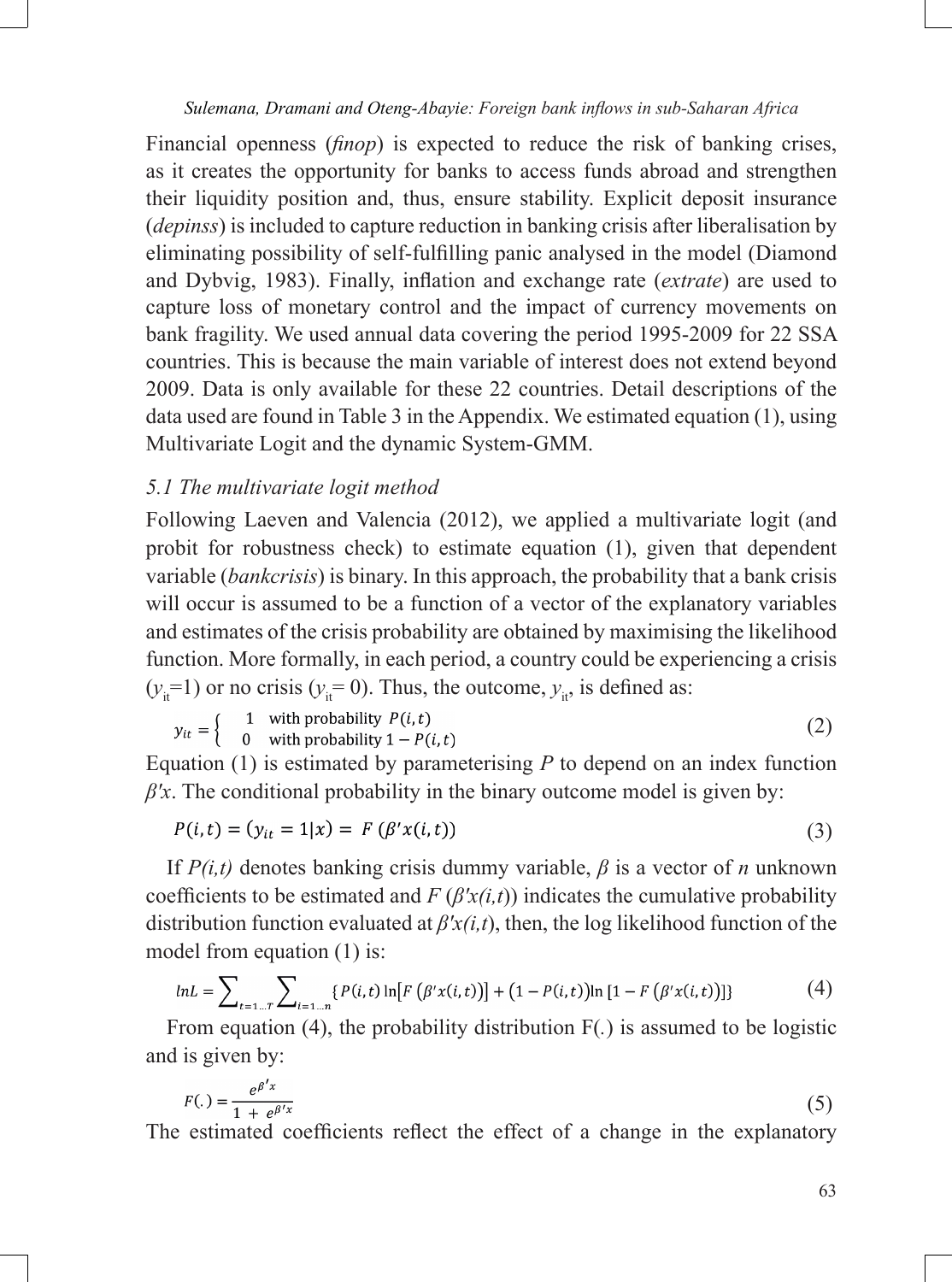variables on ln  $P(i,t)/(1-P(i,t))$ . An increase in the probability depends on the original probability and initial values of all independent variables and their coefficients. According to Beck *et al.* (2006), the estimated coefficients for each explanatory variable indicate whether an increase in the explanatory variable increases or reduces the probability of a bank crisis. Therefore, we present marginal effect estimates, which show the magnitudes of the relationship between the explanatory variables and bank crisis evaluated at the sample mean.

#### *5.2. The system GMM*

The alternative measure of banking stability variable is bank *z-score*. In using the *z-score*, the study applies System GMM technique to address the following problems: (i) potential endogeneity bias (ii) unobserved heterogeneity due to omitted variables. In addition, the dataset used in the study has a short-time dimension and a relatively large country dimension (*T<N*). This approach combines the first difference and level equations, which yields better estimates than the original GMM. However, since the lagged levels are poor instruments for first difference equations, the Arellano-Bond approach considers the autoregressive model, with additional regressors from equation (1), in the specification as follows:

$$
y_{it} = \gamma y_{it-1} + \beta_0 x_{it} + u_{it} \tag{6}
$$

where  $u_{it}$  is the error component term given by equation (7):

$$
u_{it} = v_i + \varepsilon_{it} \tag{7}
$$

where  $y_i$  measures bank *z*-*score* for country *i* at time *t* and  $u_i$ , which is the error component term, includes unobserved panel effect  $v_i$  and the error term  $\varepsilon_{ii}$ , with  $E(\varepsilon_i) = E(v_i) = E(v_i \varepsilon_i) = 0$  for all *i* and *t*. One-period lagged of the dependent variable is represented by  $y_{i}$ , and  $x_i$  remains as defined in equation (1).

To remove the panel specific heterogeneity effect, the GMM uses first difference to transform equation (6) into equation (8):

$$
\Delta y_{it} = \gamma \Delta y_{it-1} + \beta_0 \Delta x_{it} + \beta_1 \Delta f b i_{it} + \Delta u_{it}
$$
\n(8)

By transforming the regressors through first differencing, the fixed countryspecific effect is removed, since it does not vary with time as in equation  $(9)$ , but the lagged dependent variable is still potentially endogenous.<sup>2</sup>

$$
u_{it} - u_{it-1} = (v_i - v_i) + (\varepsilon_{it} - \varepsilon_{it-1}) = \varepsilon_{it} - \varepsilon_{it-1} \Delta u_{it} = \Delta \varepsilon_{it}
$$
\n(9)

<sup>&</sup>lt;sup>2</sup> This is because  $y_{i\ell-1}$  term in  $\Delta y_{i\ell-1} = y_{i\ell-1} - y_{i\ell-2}$  is correlated with  $\varepsilon_{i\ell-1}$  in  $\Delta \varepsilon_{i\ell-1} = \varepsilon_{i\ell} - \varepsilon_{i\ell-1}$  and this applies to  $x_{i\ell}$  variables too (Roodman, 2009)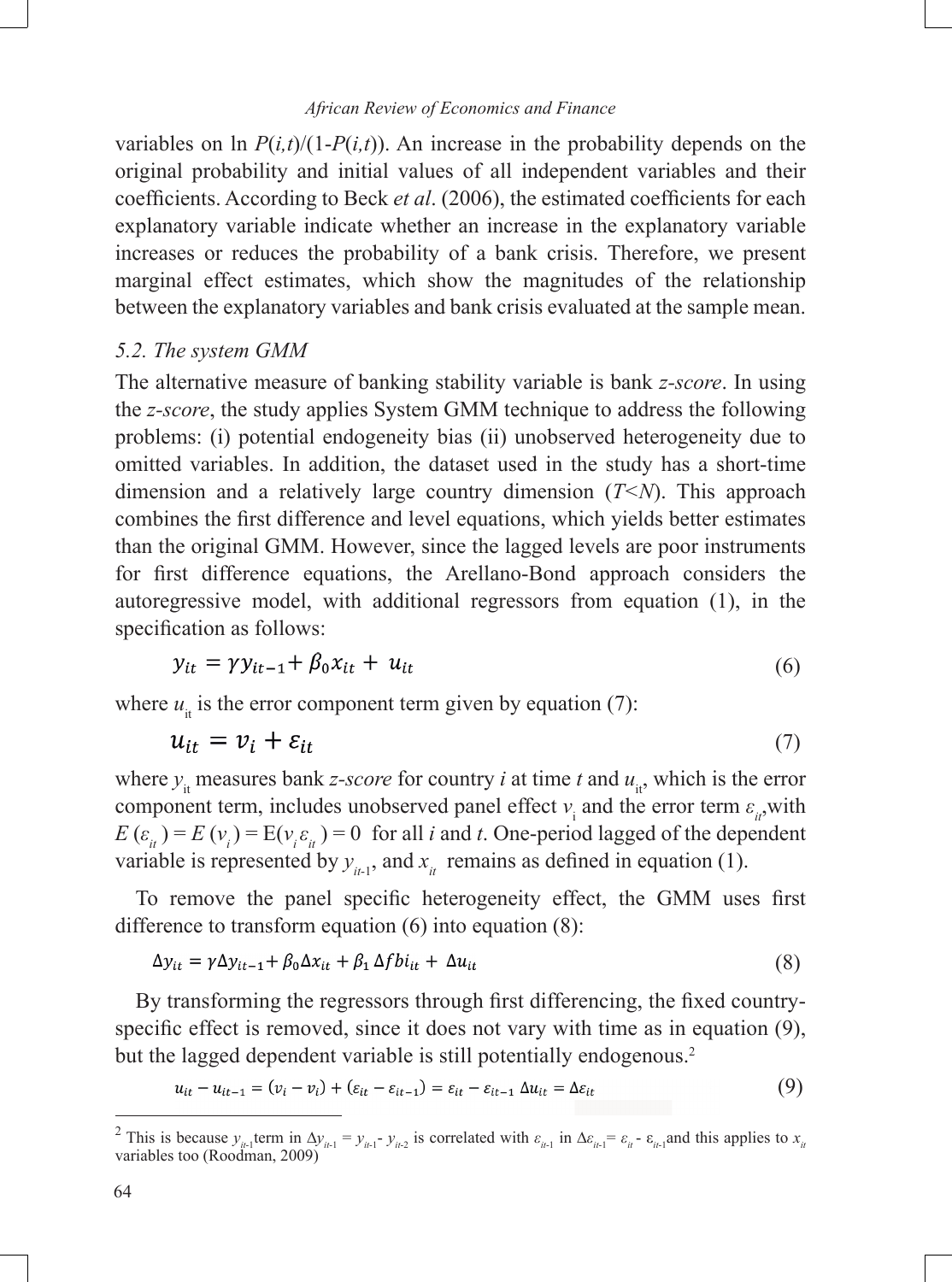Hence, the Arellano-Bond estimator is based upon the following orthogonality conditions:

$$
E(y_{it-s}\Delta\varepsilon_{it}) = (x_{it-s}\Delta\varepsilon_{it}) = 0 \quad \text{for } t = 3, \dots T \quad \text{and } 2 \le s \le T - 1 \tag{10}
$$

where  $y_{i\alpha}$  is suitable lags of the dependent variable which are used as instruments for the residuals of the differenced equation (8). To mitigate the problem of lagged levels as poor instruments, Arellano and Bover (1995) and Blundell and Bond (1998) developed the System GMM.

Furthermore, following Blundell and Bond (1998), we apply a two-step GMM estimator to address the problem of heteroscedascity. In the first stage, this procedure extracts residuals from the first-step estimation. In the second stage, the residuals are applied in estimating variance-covariance matrix. The associated Monte Carlo simulations show that this two-step estimator is asymptotically more efficient than the one-step method. We also follow Arellano and Bover (1995) and Blundell and Bond (1998) and include additional assumption that first differences of instrument variables are uncorrelated with the fixed effects, and this allows the introduction of more instruments that dramatically improve efficiency. In addition to the moment condition specified in equation  $(10)$ , System GMM uses the following moment conditions:

$$
E(\Delta y_{it-1}(u_{it})) = 0 \quad E(\Delta x_{it-1}(u_{it})) = 0 \quad \text{for } t = 3, \dots T \tag{11}
$$

Equation (11) implies that lagged first-difference of the dependent variable is used to construct orthogonality conditions for the error term of equation (6) in levels. Additional moment condition arises from lagged explanatory variables in levels. However, the number of instruments tends to increase exponentially with the number of periods.

GMM consistency depends on the validity of the instruments used as well as the error term of autoregressive (AR) process: AR (1) indicates serial correlation whereas AR (2) does not. The study, thus, uses two tests proposed by Arellano and Bond (1991). The first test is Sargan-Hansen test for over-identifying restrictions, which is applied to obtain the validity of the instrument. The null hypothesis states that the instruments as a group are exogenous. Therefore, the higher the *p*-values of the Sargan-Hansen statistics, the better. The second test is to determine whether there exists first and second order serial correlations, and the Arellano-Bond test is used. Finally, Bond (2002) observed that asymptotic standard errors of the two-step system GMM estimators tend to be too small while t-ratios are too big, compared to equivalent tests for similar sample sizes based on one-step estimators. To eliminate this potential bias, we used the Windmeijer (2005) finite sample correction for the variance-covariance matrix.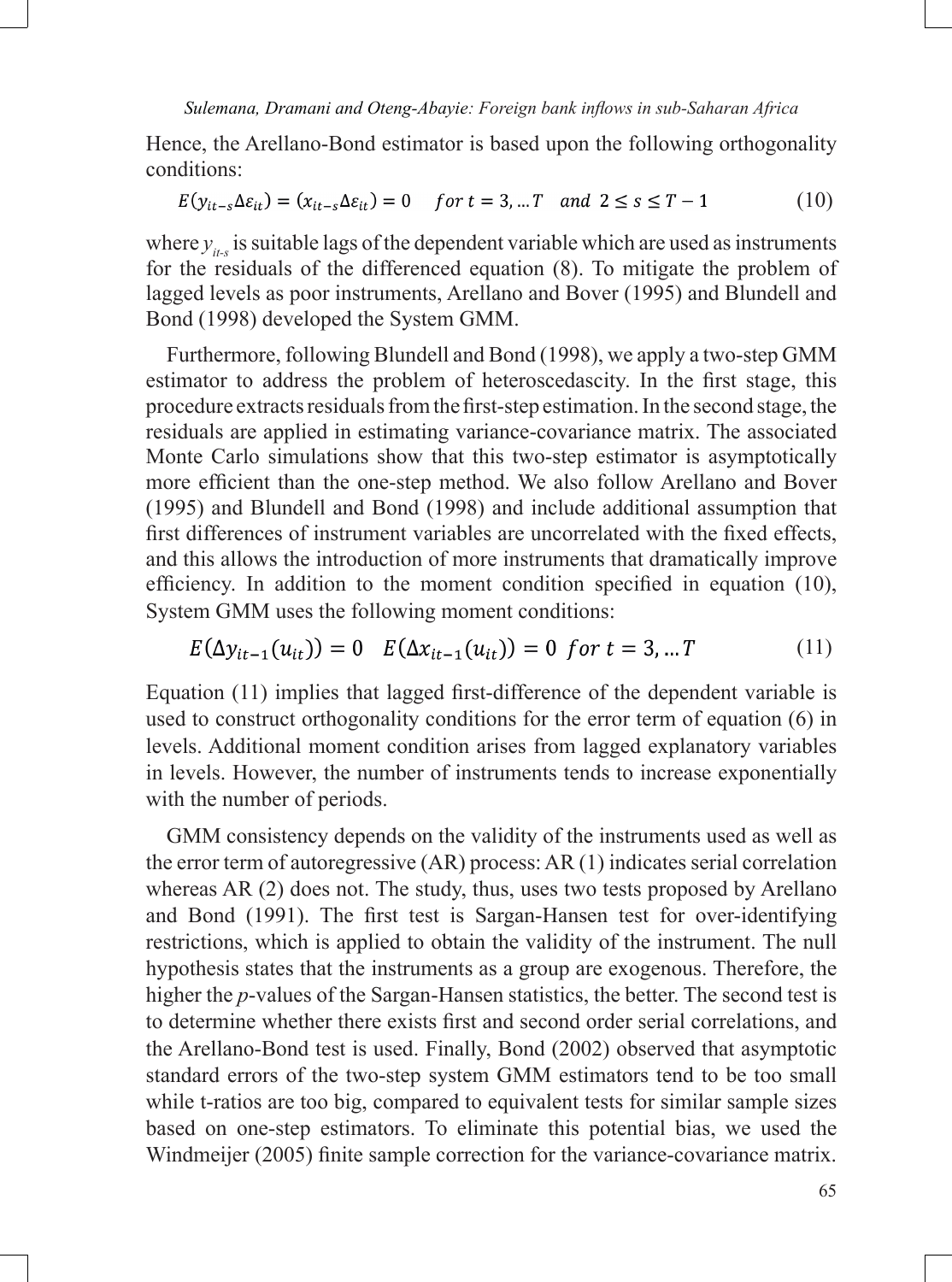#### **6. Empirical findings and discussions**

The sections that follow discuss the results of both the multivariate logit and the two-step system GMM estimates of foreign bank inflows on domestic banking stability. The descriptive statistics of the variables used are shown in Table 1.

| <b>Variables</b> | obs | Mean   | std dev | Min      | <b>Max</b> |
|------------------|-----|--------|---------|----------|------------|
| z-score          | 299 | 13.7   | 9.0     | $-4.5$   | 41.5       |
| Fbi              | 330 | 57.3   | 24.2    | 3        | 100        |
| Inflation        | 366 | 62.8   | 342.3   | $-9.6$   | 4145.11    |
| Rdgppc           | 374 | 1386.4 | 1663.95 | 188.2    | 6592.8     |
| Polins           | 374 | 3.1    | 5.8     | $-9$     | 10         |
| Exrate           | 374 | 1792.9 | 25031.9 | 0.003    | 480097     |
| rgdppcgr         | 374 | 2.0    | 3.9     | $-17.95$ | 18.5       |
| Finop            | 374 | $-0.7$ | 1.1     | $-1.9$   | 2.4        |
| m2res            | 369 | 3.3    | 5.4     | 0.19     | 72.99      |
| Credit           | 373 | 24.1   | 29.2    | 2.014    | 167.5      |
| Depinss          | 374 | 0.14   | 0.34    | $\theta$ | 1          |

TABLE 1: DESCRIPTIVE STATISTICS

*Note:* All variables are in levels. Fbi is percentage of foreign banks among domestic banks, credit is private credit, and finop is the financial openness index. The variable exrate is exchange rate, and *m2res* is the ratio of M2 to reserves. Finally, *rgdppc* is the real GDP per capita and *rgdppcgr* is the real GDP growth rate.

From Table 1, it is evident that, on average, the percentage of foreign bank presence in the domestic banking industry is about 57% for the period of the study. The mean values of the ratio of M2 to reserves and credit to the private sector indicate about 3% and 24% respectively. However, the maximum indicates about 73% for the ratio of M2 to reserves and 168% for credit to the private sector. The mean z-score is about 14, revealing relatively low stability in the banking system of the SSA region.

## *6.1. Impact of foreign bank inflows on banking stability, using bankcrisis*

The results of the marginal effects from the multivariate logit model are presented in Table 2. The coefficient estimates are also shown in Table 4 in the Appendix. The pseudo R square ranges from 0.03 to 0.49. From Table 2, foreign bank presence in the region reveals a negative and significant marginal probability effect on banking crisis. It implies that increases in the presence of foreign banking in the region significantly reduce the probability of bank crisis,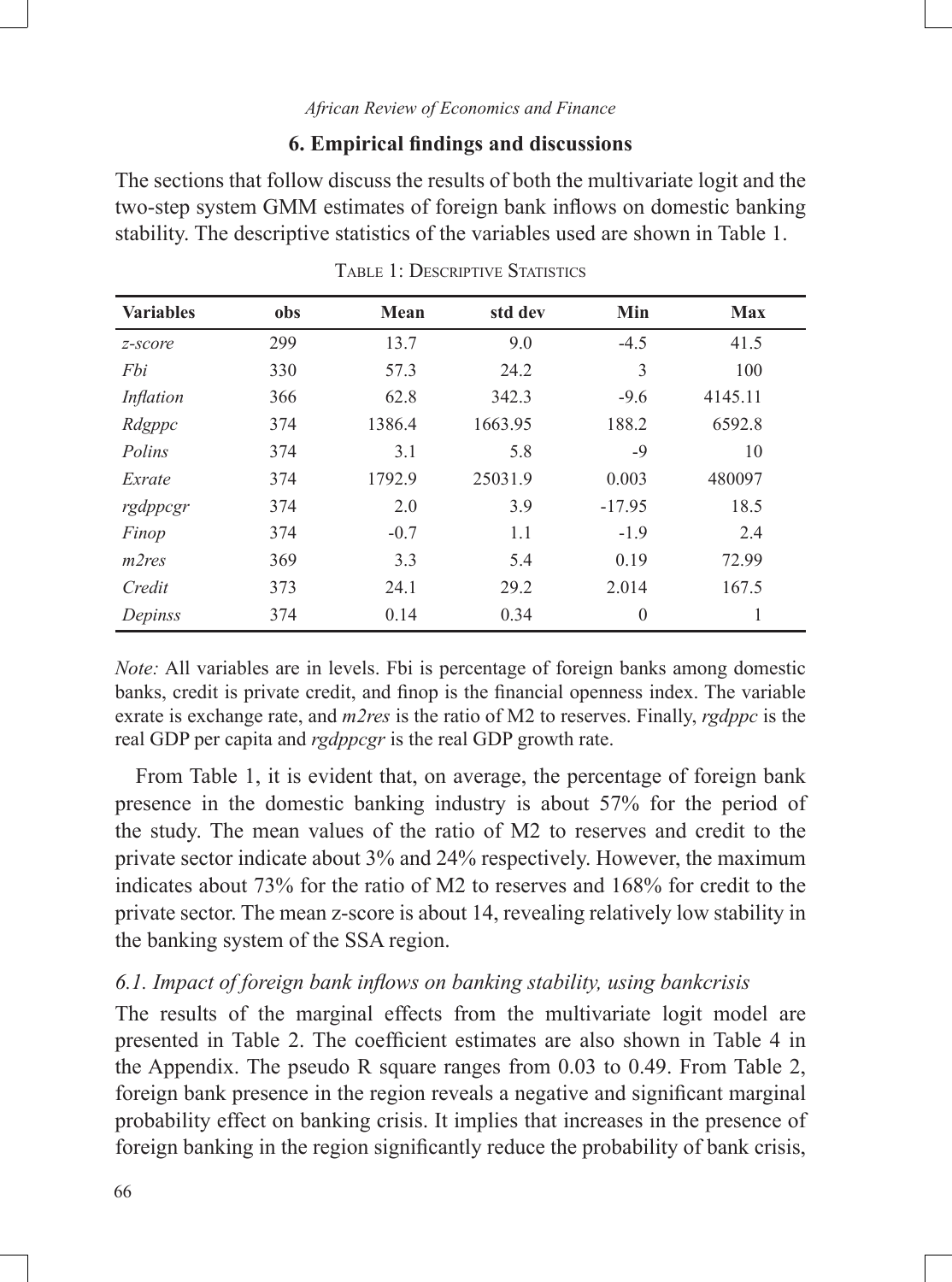as shown from columns 1 to 10. From columns 1 to 9, the coefficients remain robustly negative and statistically significant after each control variable is added to the model one after the other. The specifications indicate that, on average, increases in foreign banking inflows by one unit will reduce the probability of banking crisis by 0.1%.

The results provide evidence that supports the argument that foreign banks reduce incidence of bank crisis (e.g. Demirgüç-Kunt *et al*., 1998; De Haas and Van Lelyveld, 2006, 2010). This is supported by the evidence of the existence of some foreign banks in the continent for many decades (e.g. Barclays, Standard Chartered). Overall, these results indicate that the long-run benefits from the presence of foreign banks in the financial system are genuine and not explained by a sort of omitted variable bias. This is possible because foreign banks may introduce know-how and good banking practices that might lead to stability in the sector. Additionally, it implies that the presence of foreign banks in the domestic banking sector may have resulted in improvements in regulations and supervision, transparency and instigation of domestic reforms, which are all key to financial stability. Thus, the results support the "foreign banks influx-stability hypothesis".

Furthermore, political institutions (*polity IV*), real GDP per capita (*rgdppc*) and deposit insurance (*depinss*) all suggest inverse relationship with *bankcrisis*, as suggested by economic theory. The results indicate that these control variables have a robust effect in reducing bank crisis. Development in political institutions indicates statistical significance at 1% level from all the specifications. The results indicate that an improvement in democratic process and dispensation reduce the probability of bank crisis on average by 1%. The baseline model, which is column 10, indicates that democratic development decreases the likelihood of bank failure by about 1.2%. Intuitively, democratic development will include development in the rule of law and civil rights for protecting the banking industry from default, either from borrowers or the bank itself. In the same direction, Table 2 indicates that increases in real GDP per capita, which proxy for the level of development reduces the chances of bankcrisis. Intuitively, economic development, which is linked to development in the legal system, may reduce the level of loan default in the banking industry, which is usually blamed for bank crises. Studies, such as García-Herrero and Del Rio Lopez (2003), Komulainen and Lukkarila (2003), Beck *et al*. (2006) and Shehzad and De Haan (2009), also found such a relationship between real GDP per capita and bank crises.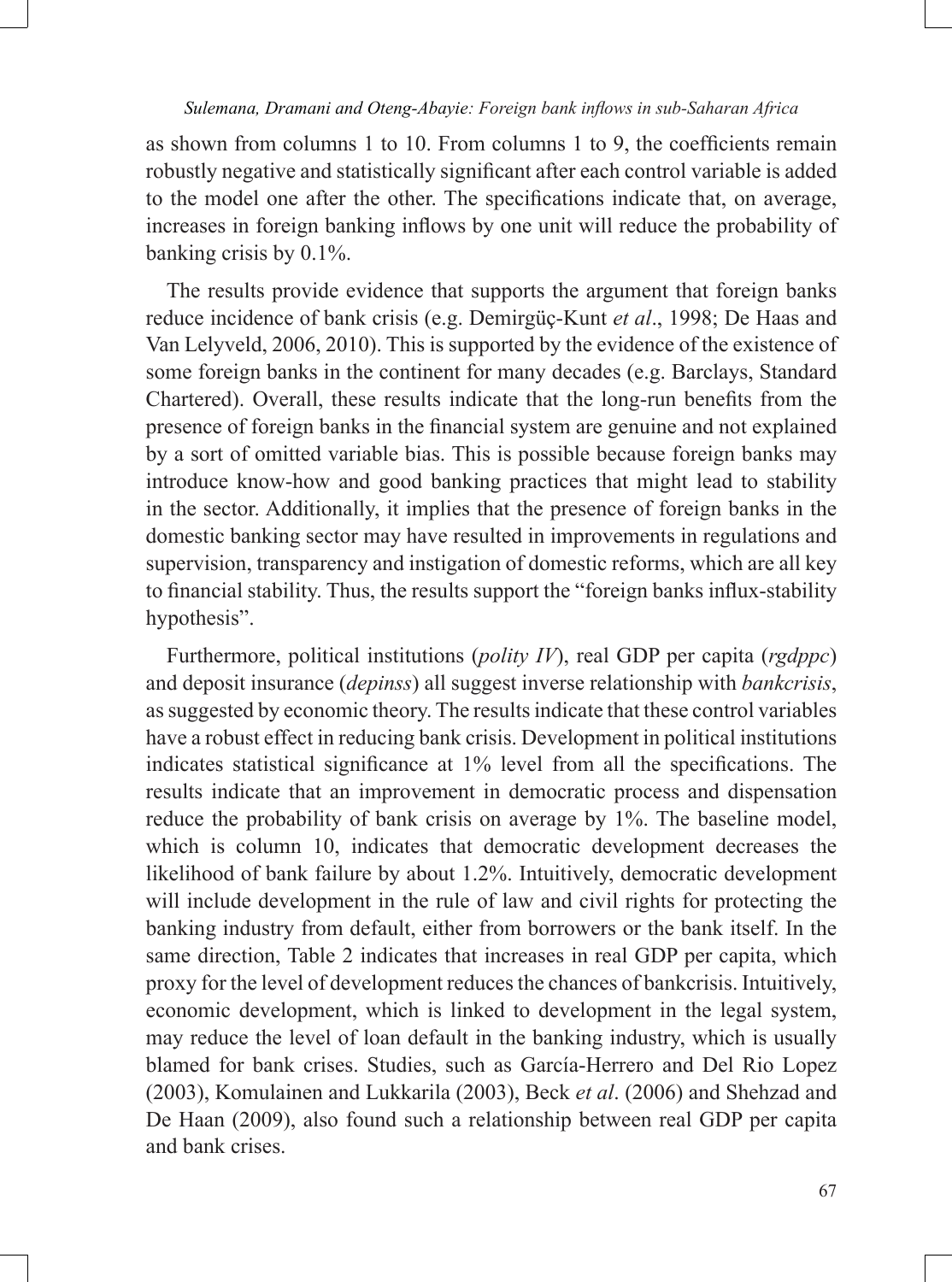The result of explicit deposit insurance is in line with the expectation of the Diamond and Dybvig (1983) model. It indicates a reverse relationship with banking crisis variable. This suggests that the likelihood of bank failure is reduced by 7% from the baseline estimates. This means the presence of explicit deposit insurance in the countries that introduced it into their banking system minimises the possibility of self-fulfilling panics. This finding is in contradiction to earlier studies by Demirgüç-Kunt and Detragiache (2005), Cull *et al*. (2005) and Beck *et al.* (2006).

Furthermore, from Table 2, credit to the private sector as well as financial openness variables indicate positive effects with bank crisis. Increases in credit induces bank crisis, as indicated in Table 2 from columns 5 to 10 at 1% statistically significant levels. From this perspective, uncontrolled increases in credit to the private sector have the power to induce bank crisis, which is in line with Kindleberger's (1978), Demirguc-Kunt and Detragiache's (2005), Klomp's (2010), Gwama's (2014) and Bara *et al*. (2017) studies, which argue that the expansion of credit in upturn in the economy results in accumulation of nonperforming loans, which causes crisis. In most SSA countries there is always a high potential of accumulating non-performing loans, if credit risk measures are not keenly implemented by banks and regulators.

In addition, the financial openness indicator showed a positive coefficient, suggesting that it induces the chances of bank crisis and fragility. The variable indicates statistical significance at 5%, even though insignificance in model 5. On average, the results suggest that financial openness increases the probability of bank crisis. This introduces fragile domestic banks to intense competition, leading to weak banks failing, due to exposure to liquidity risk, credit risk and exchange rate risk. This could explain why UT Bank and Capital Bank are distressed and have to be taken over by Ghana Commercial Bank recently. In addition, the results could mean financial openness exposes developing countries to financial shocks through increased capital flows. The results lend support to the works of Demirgüç-Kunt and Detragiache (1998), Glick and Hutchison (2000) and Noy (2005). This corroborates "foreign banks influxfragility hypothesis". However, inflation, which measures the level of control of monetary policy and real GDP per capita, is not statistically-significant, despite indicating the expected sign of reducing the likelihood of banking crisis.

Finally, the baseline estimates suggest that the vulnerability of capital outflows measured by the ratio of M2 to foreign exchange reserves is marginallysignificant, but negative. This means an increase in M2 reduces bank crisis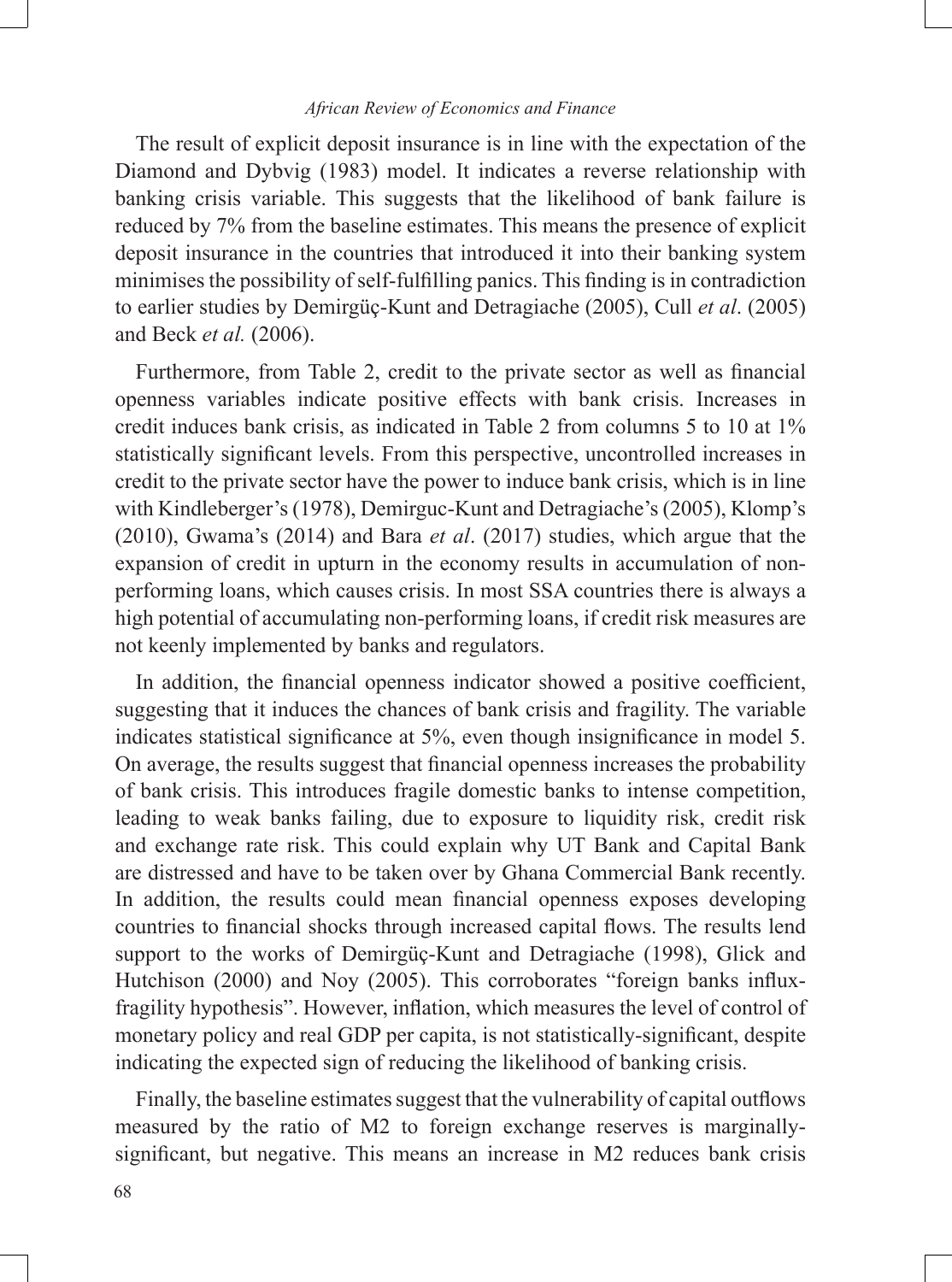as shown in Table 2. Adoption of flexible exchange rate suggests negative inducement on bank crisis, with probability almost zero.

To test if the results are sensitive to alternative specification and distributional properties, the multivariate probit model is used. The probit results, which are similar to the logit results in Table 2, are presented in Table 5 in the Appendix. It, generally, indicates that foreign bank inflows are negative and statisticallysignificant in all the specifications and point to the finding that the presence of foreign banks reduces the likelihood of banking crisis in the banking sector.

## *6.2 Impact of foreign bank inflows on banking stability, using z-score*

This section discusses the extent to which bank *z*-score can be captured by the dynamics of both bank specific and macroeconomic variables. Deposit insurance was dropped because its inclusion may cause bias estimates, since it is a timeinvariant regressor. Following Roodman (2009) and Heid, Langer and Larch (2012), the instruments are collapsed, and we used two lags for the System GMM. The standard errors are corrected using Windmeijer (2005) finite-sample correction.

From Table 3, the p-values of the Sargan and Hansen *J*-tests for overidentification restrictions results suggest that, in all the estimates, the instruments are valid. In addition, the test for the second order autocorrelation in the disturbance term reported by AR (2) suggests that there is no evidence for significant second order autocorrelation. This is in line with our expectations. Based on these tests, we can conclude that we have the right specification.

The results indicate that the coefficient of the lagged *z*-score is significant and positive, implying strong persistence in the risk of bank insolvency in the region. That is, previous bank probability of default is highly related to the current probability of default by banks in the region.

Over all, the variable of interest, foreign bank inflows, is statisticallysignificant and positively affects the *z*-score. This suggests that foreign banks' entry into the domestic banking sector reduces the risks of insolvency (increases distance-to-insolvency) of the domestic banking sector, thereby ensuring a stable banking sector in the SSA region. This supports the results from the banking crisis variable. Comparatively, the GMM results are relatively stronger than the results from multivariate logit (probit) regressions. The results for the five specifications in Table 3 suggest that foreign banks' presence in the region increases the domestic bank distance-to-insolvency.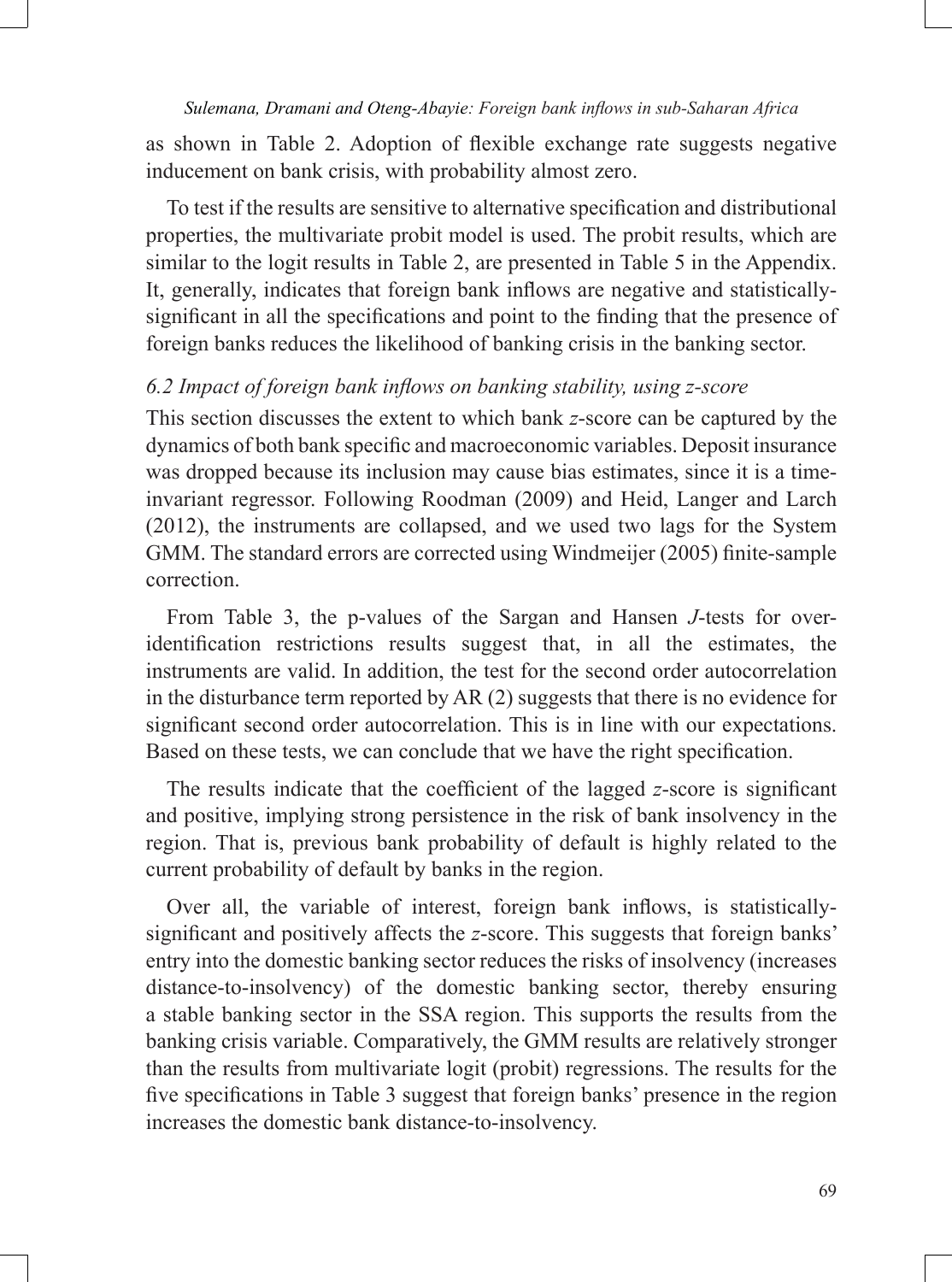| Variables                                    | $\ominus$             | $\widehat{\mathbf{c}}$                                               | ි                        | $\bigoplus$              | <u> ව</u>                | $\odot$                    | $\overline{\epsilon}$                                                                                                                                                                                                                                                                           | $\circledast$               | ම                           | $\overline{10}$                |
|----------------------------------------------|-----------------------|----------------------------------------------------------------------|--------------------------|--------------------------|--------------------------|----------------------------|-------------------------------------------------------------------------------------------------------------------------------------------------------------------------------------------------------------------------------------------------------------------------------------------------|-----------------------------|-----------------------------|--------------------------------|
| Fbi                                          | (0.0005)<br>$-0.001*$ | $-0.0010**$<br>(0.0005)                                              | $-0.0013**$<br>(0.0005)  | $-0.0015**$<br>(0.0006)  | $-0.0014**$<br>(0.0005)  | $-0.0007$ **<br>(0.0003)   | $-0.0007**$<br>(0.0003)                                                                                                                                                                                                                                                                         | $-0.0007$ **<br>(0.0003)    | $-0.0012**$<br>(0.0005)     | $-0.0010*$<br>(0.0006)         |
| polins                                       |                       | $-0.0092***$<br>(0.0029)                                             | $-0.0124***$<br>(0.0041) | $-0.0124***$<br>(0.0039) | $-0.0123***$<br>(0.0037) | $-0.0127***$<br>(0.0037)   | $-0.0130***$<br>(0.0038)                                                                                                                                                                                                                                                                        | $-0.0130***$<br>(0.0038)    | $-0.0139***$<br>(0.0038)    | $-0.0117***$<br>(0.0035)       |
| finop                                        |                       |                                                                      | $0.0328**$<br>(0.0154)   | $0.0322**$<br>(0.0155)   | (0.0193)<br>0.0278       | 0.0364**<br>(0.0173)       | $0.0373**$<br>(0.018)                                                                                                                                                                                                                                                                           | $0.0379**$<br>(0.0172)      | $0.0380**$<br>(0.0167)      | $0.0239**$<br>(0.0119)         |
| m2res                                        |                       |                                                                      |                          | (0.0026)<br>$-0.004$     | $-0.00611*$<br>(0.0034)  | $-0.0141*$<br>(0.0074)     | $-0.0145*$<br>(0.0078)                                                                                                                                                                                                                                                                          | $-0.0150**$<br>(0.0072)     | $-0.0172**$<br>(0.0077)     | $-0.0101*$<br>(0.0056)         |
| credit                                       |                       |                                                                      |                          |                          | $0.0017***$<br>(0.0006)  | $0.0040**$<br>(0.0010)     | $0.0041***$<br>(0.0011)                                                                                                                                                                                                                                                                         | $0.0042***$<br>(0.0011)     | 0.0049***<br>(0.00117)      | 0.0049***<br>(0.0014)          |
| rgdppc                                       |                       |                                                                      |                          |                          |                          | $-0.00004***$<br>(0.00001) | $-0.00007$ ***<br>(0.00001)                                                                                                                                                                                                                                                                     | $-0.0000$<br>$(1.28e-05)$   | $-0.00000$<br>$(1.52e-05)$  | $-0.00006$ ***<br>$(1.79e-05)$ |
| inflation                                    |                       |                                                                      |                          |                          |                          |                            | (0.00002)<br>0.000002                                                                                                                                                                                                                                                                           | $(1.66e-0.5)$<br>$2.95e-06$ | $(1.36e-0.5)$<br>$4.31e-06$ | (0.0003)<br>$-0.0003$          |
| rgdppcgr                                     |                       |                                                                      |                          |                          |                          |                            |                                                                                                                                                                                                                                                                                                 | $-0.00176$<br>(0.0040)      | (0.00401)<br>$-0.0022$      | $-7.54e-05$<br>(0.0050)        |
| depinss                                      |                       |                                                                      |                          |                          |                          |                            |                                                                                                                                                                                                                                                                                                 |                             | (0.0259)<br>$-0.0424$       | $-0.0730*$<br>(0.04)           |
| exrate                                       |                       |                                                                      |                          |                          |                          |                            |                                                                                                                                                                                                                                                                                                 |                             |                             | $-0.0002$ ***<br>$(6.98e-05)$  |
| Prob>chi2                                    | 0.0756                | 0.0002                                                               | 0.0076                   | 0.0091                   | 0.0057                   | 0.0013                     | 0.0019                                                                                                                                                                                                                                                                                          | 0.0000                      | 0.0000                      | 0.0000                         |
| Pseudo R2<br>likelihood<br>$\overline{\log}$ | -51.75050<br>0.0330   | 0.2120<br>$-42.17$                                                   | 0.2677<br>$-39.19$       | $-37.743$<br>0.2930      | $-35.350$<br>0.3378      | 0.4019<br>$-31.93$         | $-31.923$<br>0.3979                                                                                                                                                                                                                                                                             | 0.3996<br>$-31.83$          | 0.4058<br>$-31.50$          | 0.4909<br>$-26.99$             |
|                                              | GDPper capita growth. | Robust standard errors in parentheses *** p<0.01, ** p<0.05, * p<0.1 |                          |                          |                          |                            | m2res is the ratio of M2 to reserves. Finally, rgdppc is the real GDP per capita, depinss is explicit deposit insurance and rgdppcgr is the real<br>Fbi is % of foreign banks among domestic banks, credit is private credit, and finop is the financial openness. Exrate is exchange rate, and |                             |                             |                                |

# *African Review of Economics and Finance*

70

J.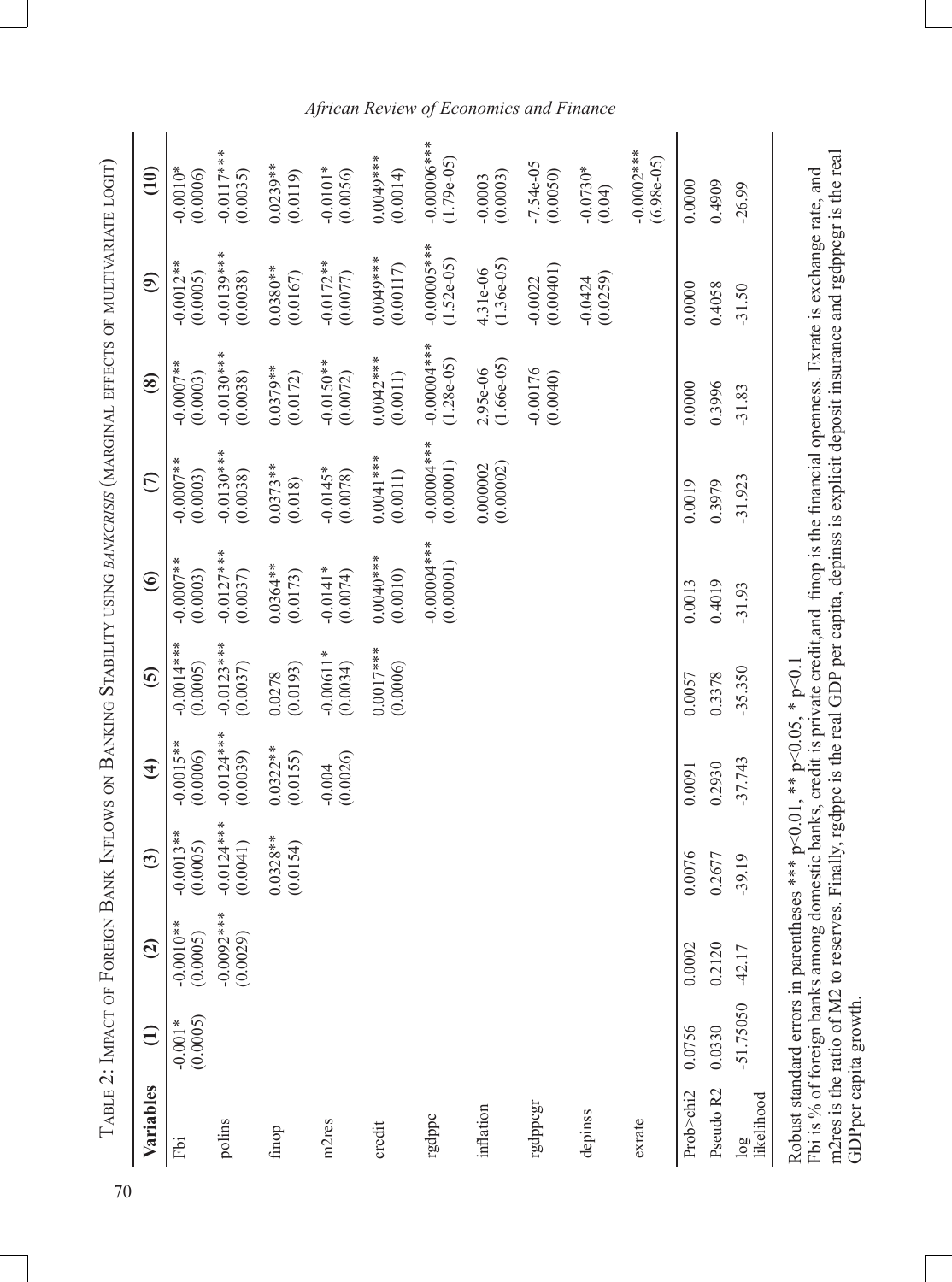| Sulemana, Dramani and Oteng-Abayie: Foreign bank inflows in sub-Saharan Africa |  |  |  |
|--------------------------------------------------------------------------------|--|--|--|
|--------------------------------------------------------------------------------|--|--|--|

| <b>Variables</b>        | (1)                   | (2)                   | (3)                   | (4)                   | (5)                   | (6)                   | (7)                    |
|-------------------------|-----------------------|-----------------------|-----------------------|-----------------------|-----------------------|-----------------------|------------------------|
| $\mathit{zscore}_{t-1}$ | $0.673***$<br>(0.113) | $0.702***$<br>(0.125) | $0.704***$<br>(0.127) | $0.668***$<br>(0.080) | $0.694***$<br>(0.121) | $0.663***$<br>(0.110) | $0.555***$<br>(0.094)  |
| Fbi                     | $0.0576**$<br>(0.029) | $0.0604*$<br>(0.031)  | $0.0669*$<br>(0.037)  | $0.102*$<br>(0.057)   | $0.114**$<br>(0.054)  | $0.105**$<br>(0.051)  | $0.091**$<br>(0.0418)  |
| Credit                  | $0.0447*$<br>(0.025)  | $0.0413*$<br>(0.024)  | 0.0396*<br>(0.021)    | 0.0280<br>(0.021)     | 0.0271<br>(0.034)     | 0.0611<br>(0.049)     | $0.0854***$<br>(0.029) |
| Polins                  | 0.174<br>(0.412)      | 0.198<br>(0.362)      | 0.244<br>(0.271)      | $0.732**$<br>(0.313)  | 0.579<br>(0.372)      | $0.587**$<br>(0.230)  | $0.505**$<br>(0.243)   |
| finop                   |                       | $-0.0433$<br>(0.675)  | $-0.0936$<br>(0.645)  | $-0.0239$<br>(0.766)  | $-0.223$<br>(0.816)   | 0.729<br>(1.467)      | 2.470*<br>(1.453)      |
| exrate                  |                       |                       | $-0.0007$<br>(0.0017) | $-0.0014$<br>(0.0025) | $-0.0022$<br>(0.0025) | $-0.0038$<br>(0.0028) | $-0.0047*$<br>(0.0025) |
| inflation               |                       |                       |                       | $0.0210*$<br>(0.012)  | 0.0133<br>(0.0097)    | 0.0112<br>(0.0071)    | 0.0065<br>(0.0058)     |
| m2res                   |                       |                       |                       |                       | $-0.392$<br>(0.277)   | $-0.419$<br>(0.291)   | $-0.878**$<br>(0.353)  |
| rgdppc                  |                       |                       |                       |                       |                       | $-0.0012$<br>(0.0012) | $-0.0023*$<br>(0.0012) |
| rgdppcgr                |                       |                       |                       |                       |                       |                       | 0.178<br>(0.138)       |
| Constant                | $-0.863$<br>(2.378)   | $-1.333$<br>(2.069)   | $-1.683$<br>(2.013)   | $-5.491$<br>(4.025)   | $-4.714*$<br>(2.795)  | $-0.944$<br>(4.196)   | 5.508<br>(5.524)       |
| AR(1)                   | $-2.17$<br>(0.030)    | $-2.09$<br>(0.036)    | $-2.17$<br>(0.030)    | $-2.25$<br>(0.024)    | $-2.33$<br>(0.020)    | $-2.46$<br>(0.014)    | $-2.03$<br>(0.042)     |
| AR(2)                   | $-1.11$<br>(0.266)    | $-1.13$<br>(0.257)    | $-1.14$<br>(0.253)    | $-0.91$<br>(0.361)    | $-1.00$<br>(0.317)    | $-0.99$<br>(0.324)    | $-1.11$<br>(0.266)     |
| Sargan test             | 1.05<br>(903)         | 1.04<br>(0.959)       | 1.05<br>(0.984)       | 1.39<br>(0.986)       | 6.75<br>(0.563)       | 5.84<br>(0.755)       | 4.34<br>(0.931)        |
| Hansen                  | 0.44                  | 0.85                  | 0.86                  | 1.97                  | 4.95                  | 4.15                  | 1.73                   |
| J-test                  | (0.979)               | (0.974)               | (0.990)               | (0.962)               | (0.763)               | (0.901)               | (0.998)                |
| Obs                     | 213                   | 213                   | 213                   | 211                   | 211                   | 211                   | 211                    |
| N                       | 20                    | 20                    | 20                    | 20                    | 20                    | 20                    | 20                     |

Table 3: Results of Two-step System GMM for Bank z-score

Windmeijer-Corrected robust standard errors in parentheses; \*\*\* p<0.01, \*\* p<0.05, \* p<0.1

The implication of these findings obtain from the two estimators is that the presence of foreign banks in the SSA region plays an integral role in decreasing the probability of bank crises or risks of bank insolvency, leading to financial sector stability and resilience. Our findings are in line with the "foreign banks influx-stability hypothesis".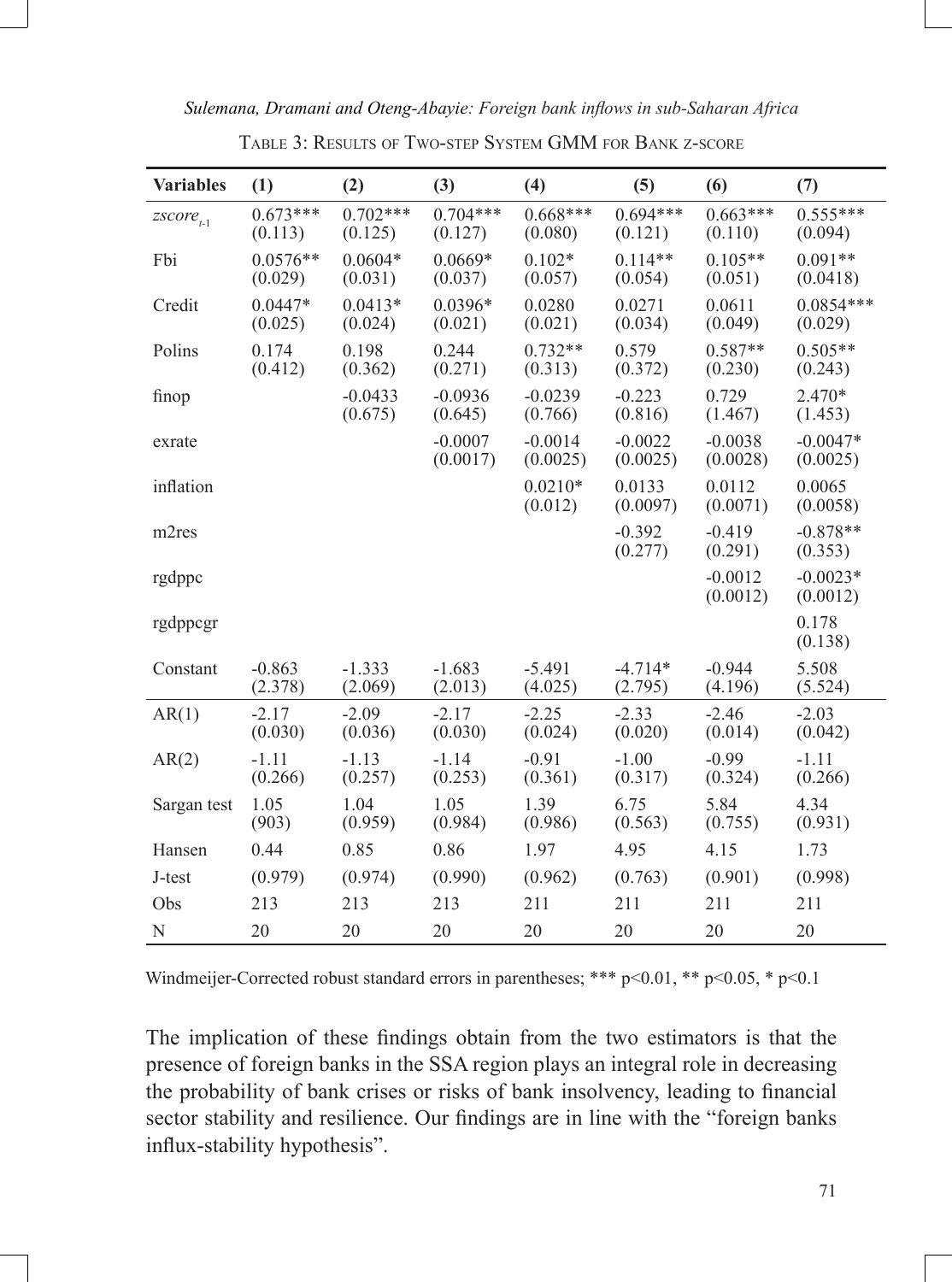Concerning the control variable, we find that development in political institutions positively affects bank distance-to-solvency at 5% level of significance, as shown by the full model. We can, thus, give credence to these findings that, in order to reduce the likelihood of bank crises in SSAs, improvement in political institutions must be sustained. The ratio of M2 to exchange rate reserves indicates that it reduces bank distance-to-insolvency at 5% significance level, considering the full model (7). This suggests that bank exposure to currency vulnerability induces banking instability in the region. An increase in bank exposure to currency vulnerability in the region by 10% will result in decreases in bank distance-to-insolvency by about 9%. This supports earlier findings of Demirguc-Kunt and Detragiache (2005) and Klomp (2010) but contrary to the findings of Komulainen and Lukkarila (2003). Financial sector openness, real GDP per capita and inflation are, generally, not statisticallysignificant in all specifications at the 5% level. Credit to the private sector shows positive relationship with *distance-to-insolvency* in all specifications, and it is highly significant at 1% in full specification (7), contrary to expectations.

# **7. Summary and conclusion**

Foreign banks have progressively played an important role in the banking sector and, thus, the financial system development in many developing countries. Foreign banks hold relatively greater proportion of banking assets in SSA countries. To the extent that foreign banks dominate the banking industry of SSA economies, we examined the impact of foreign bank inflows on the banking sector stability in SSA.

We found that the presence of foreign banks in the domestic banking sector improves domestic banking stability in SSA, supporting the evidence from Latin America's emerging markets (Crystal, Dages & Goldberg, 2002). Therefore, policy should be targeted at improving the regulatory issues on cross-border bank flows into SSAs. Moreover, we found indications that domestic economic and political conditions matter for domestic banking stability. For instance, stability in inflation and political institutions increases the probability of banking stability. We recommend that SSAs should pursue a liberalisation policy towards attracting more foreign banks which have high capital and liquidity to help strengthen and stabilise their domestic banking industry. In addition, stability in the political institutions which will increase the influx of foreign banks can help reduce the likelihood of banking crisis.

In terms of limitations, this study could not capture the diversity of the sources of cross-border inflows of banking activities into SSAs. Therefore, future studies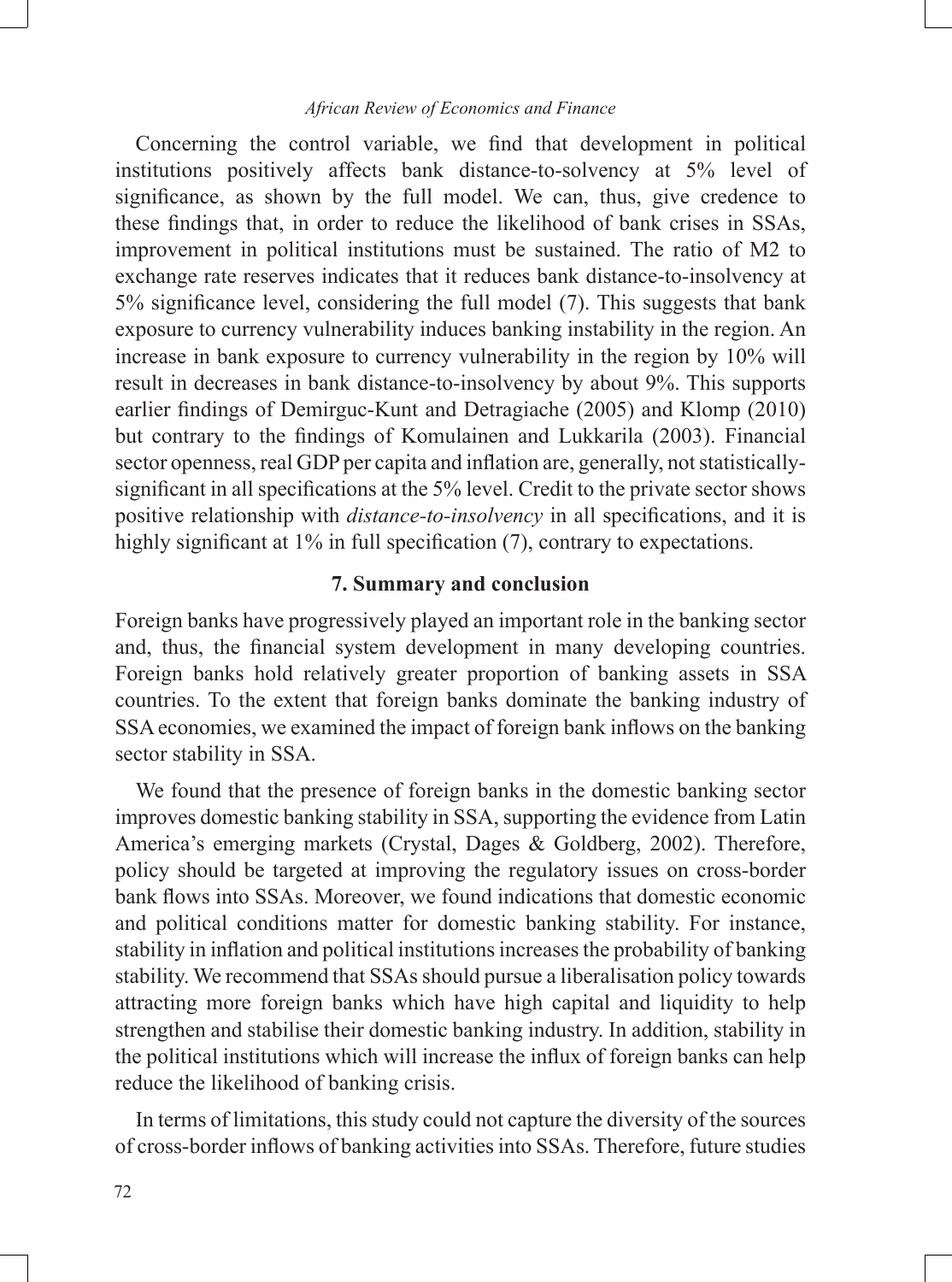could focus on the diversity of the sources of the foreign banks into SSAs. This is relevant in uncovering the magnitude and significant of the contribution of each source in moderating or activating crisis in the banking sector as well as the overall financial system development in SSAs. For instance, a regional analysis could enable us detect the sources of the mitigating impact of foreign banks inflow into SSAs. These sources are likely to differ in terms of magnitude and significance due to special features of the regions. In addition, we believe future research will be relevant in the area of foreign bank inflows and financial regulation in SSAs. This has the potential of identifying those aspects of financial regulations which inhibit the efficient inflows of foreign banks in some SSAs.

# **Biographical Notes**

**Mahawiya Sulemana** is a Lecturer in the Department of Liberal Studies of Kumasi Technical University, Ghana. Mahawiya is a Carnegie scholar who obtained his Ph.D in economics from the University of Cape Town, South Africa. His research interests are focused on Financial Sector Development, Economic Growth and Monetary Economics. As a lecturer, he teaches Advanced Macroeconomics, Advanced Microeconomic theory, Financial Econometrics and Modelling, International Finance, Managerial Economics and Monetary Economics.

**John Bosco Dramani** is a Lecturer in the Department of Economics at KNUST, Ghana. He teaches Energy Economics, Development Economics and Elements of Economics. His research interests include Energy, Monetary and Development Economics.

**Eric Fosu Oteng-Abayie** is a Senior Lecturer in the Department of Economics at KNUST, Ghana. He has experience in management consulting. He has published articles in the area of financial economics, macroeconomics, and research methods. Eric's current research focuses economics of labour, energy and health. As a lecturer, he teaches Labour Economics, Mathematical Economics, Research Methods, and Advanced Macroeconomics.

# **Acknowledgments**

We are indebted to the anonymous referees who provided excellent comments and suggestions on previous drafts of the article. We are also grateful to Prof. Paul Alagidede, the Editor-in-Chief of this journal, for sharing our enthusiasm for this article.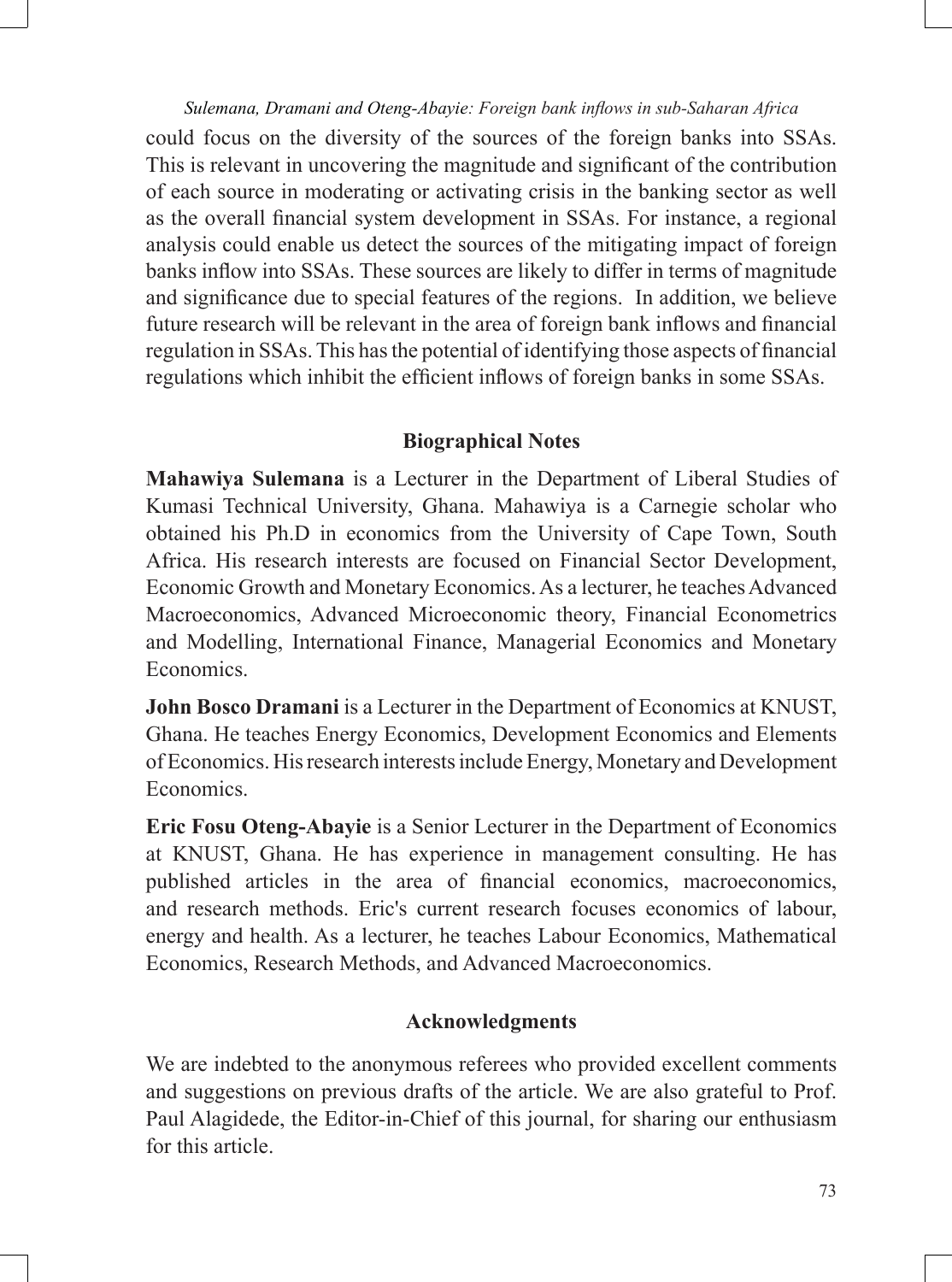## **References**

- Angkinand, A.P., Sawangngoenyuang, W. & Wihlborg, C. (2010). 'Financial Liberalization and Banking Crises: A Cross-Country Analysis'. *International Review of Finance*, vol. 10, no. 2, pp. 263-292.
- Arellano, M. & Bover, O. (1995). 'Another look at the instrumental variable estimation of error-components models'. *Journal of Econometrics*, vol. 68, no. 1, pp. 29-51.
- Arellano, M. & Bond, S. (1991). 'Some tests of specification for panel data: Monte Carlo evidence and an application to employment equations'. *The Review of Economic Studies*, vol. 58, no. 2, pp. 277-297.
- Baltagi, B.H., Demetriades, P.O. & Law, S.H. (2009) 'Financial development and openness: Evidence from panel data'. *Journal of Development Economics*, vol. 89, no. 2, pp. 285-296.
- Bara, A., Mugano, G & Le Roux, P. (2017). 'Spatial externalities, openness and financial development in the SADC'. *African Review of Economics and Finance*, *Vol.1*, no. 9, pp 245-271.
- Beck, T., Demirgüç-Kunt, A. & Levine, R. (2006). 'Bank concentration, competition, and crises: First results'. *Journal of Banking & Finance*, vol. 30, no. 5, pp. 1581-1603.
- Blundell, R. & Bond, S. (1998). Initial conditions and moment restrictions in dynamic panel data models'. *Journal of Econometrics*, vol. 87, no. 1, pp. 115- 143.
- Bond, S.R. (2002). 'Dynamic panel data models: a guide to micro data methods and practice'. *Portuguese Economic Journal*, vol. 1, no. 2, pp. 141-162.
- Claessens, S. (2006). 'Competitive implications of cross-border banking', World Scientific.
- Claessens, S., Demirgüç-Kunt, A. & Huizinga, H. (2001). 'How does foreign entry affect domestic banking markets? *Journal of Banking & Finance*, vol. 25, no. 5, pp. 891-911.
- Cull, R., Senbet, L.W. & Sorge, M. (2005). 'Deposit insurance and financial development'. *Journal of Money, Credit and Banking*, vol. 19 no. 2. pp. 43- 82.
- De Haas, R. & Van Lelyveld, I. (2006). 'Foreign banks and credit stability in Central and Eastern Europe. A panel data analysis'. *Journal of Banking & Finance*, vol. 30, no. 7, pp. 1927-1952.
- De Haas, R. & Van Lelyveld, I. (2010). 'Internal capital markets and lending by multinational bank subsidiaries'. *Journal of Financial Intermediation*, vol. 19, no. 1, pp. 1-25.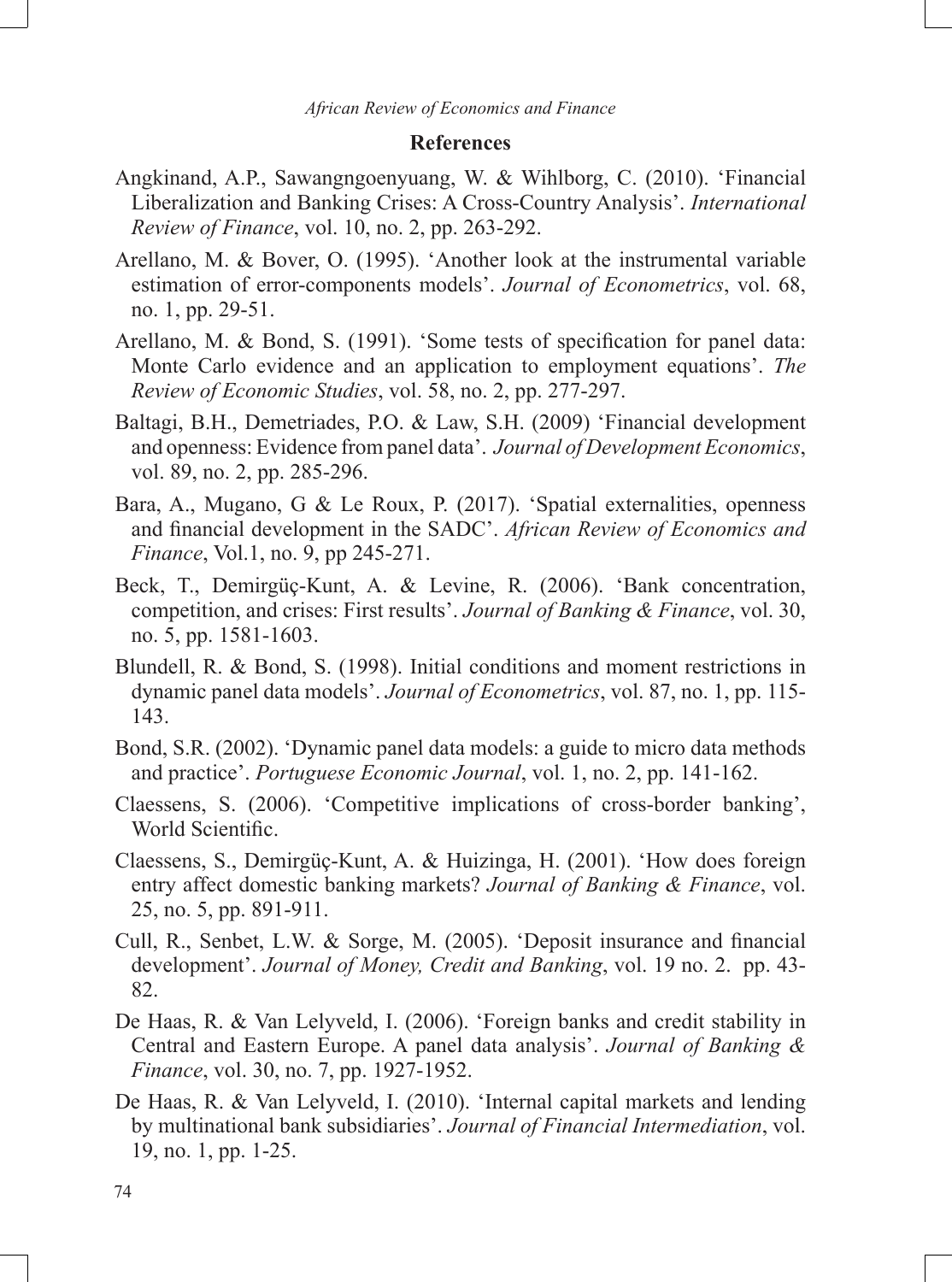- Demirgüç-Kunt, A. & Detragiache, E. (2005). 'Cross-country empirical studies of systemic bank distress: a survey', *National Institute Economic Review*, vol. 192, no. 1, pp. 68-83. Demirgüç-Kunt, A., Kane, E. & Laeven, L. (2014). 'Deposit Insurance Database', Development Research, IMF working papers, IMF.
- Demirgüç-Kunt, A., Levine, R. & Min, H. (1998). 'Opening to foreign banks: Issues of stability, efficiency, and growth", This paper was prepared for the Bank of Korea conference, "The Implications of Globalization of World Financial Markets," in Seoul, Korea, June 1998.
- Diamond, D.W. & Dybvig, P.H. (1983). Bank runs, deposit insurance, and liquidity'. *The Journal of Political Economy*, Vol. 91, No. 3, pp. 401-419.
- Diaz-Alejandro, C. (1985). 'Good-bye financial repression, hello financial crash'. *Journal of Development Economics*, vol. 19, no. 1, pp. 1-24.
- Focarelli, D. & Pozzolo, A.F. (2000). 'The determinants of cross-border bank shareholdings: an analysis with bank-level data from OECD countries'. *Federal Reserve Bank of Chicago Proceedings*.
- Gwama, M. (2014). Explaining weak financial development in Africa. *African Review of Economics and Finance*. Vol. 6, No. 2, pp. 69–87.
- García-Herrero, A. & Del Rio Lopez, P. (2003). 'Financial stability and the design of monetary policy'. *Pacific Basin Working Paper Series 99-07*, Federal Reserve Bank of San Francisco.
- Glick, R. & Hutchison, M.M. (2000). 'Banking and currency crises: how common are the twins?', *Federal Reserve Bank of San Francisco Proceedings*.
- Green H. W. (2003). *Econometric Analysis*, Fifth Edition, New Jersey: Prentice Hall.
- Hansen, L.P. (1982). Large sample properties of generalized method of moments estimators". *Econometrica*, Vol. 50, No. 4, pp. 1029-1054.
- Hellmann, T.F., Murdock, K.C. & Stiglitz, J.E. (2000). 'Liberalization, moral hazard in banking, and prudential regulation: Are capital requirements enough?' *American Economic Review*, Vol. 90, No. 1, pp. 147-165.
- Heid, B., Langer, J & Larch, M. (2012). 'Income and democracy; evidence from system GMM estimates'. *Economic Letters*, Vol. 116, no. 2, pp: 166-169.
- Honohan, P. & Laeven, L. (2005). *Systemic financial distress: Containment and resolution*. Cambridge: Cambridge University Press.
- Kindleberger, C. (1978). *'Manias, panics and crashes: A history of financial crises'*. Palgrave Macmillan.
- Kasman,S. & Kasman, A. (2015). 'Bank competition, concentration and financial stability in the Turkish banking industry'. *Economic Systems*, Vol. 39, no. 3: 502–517.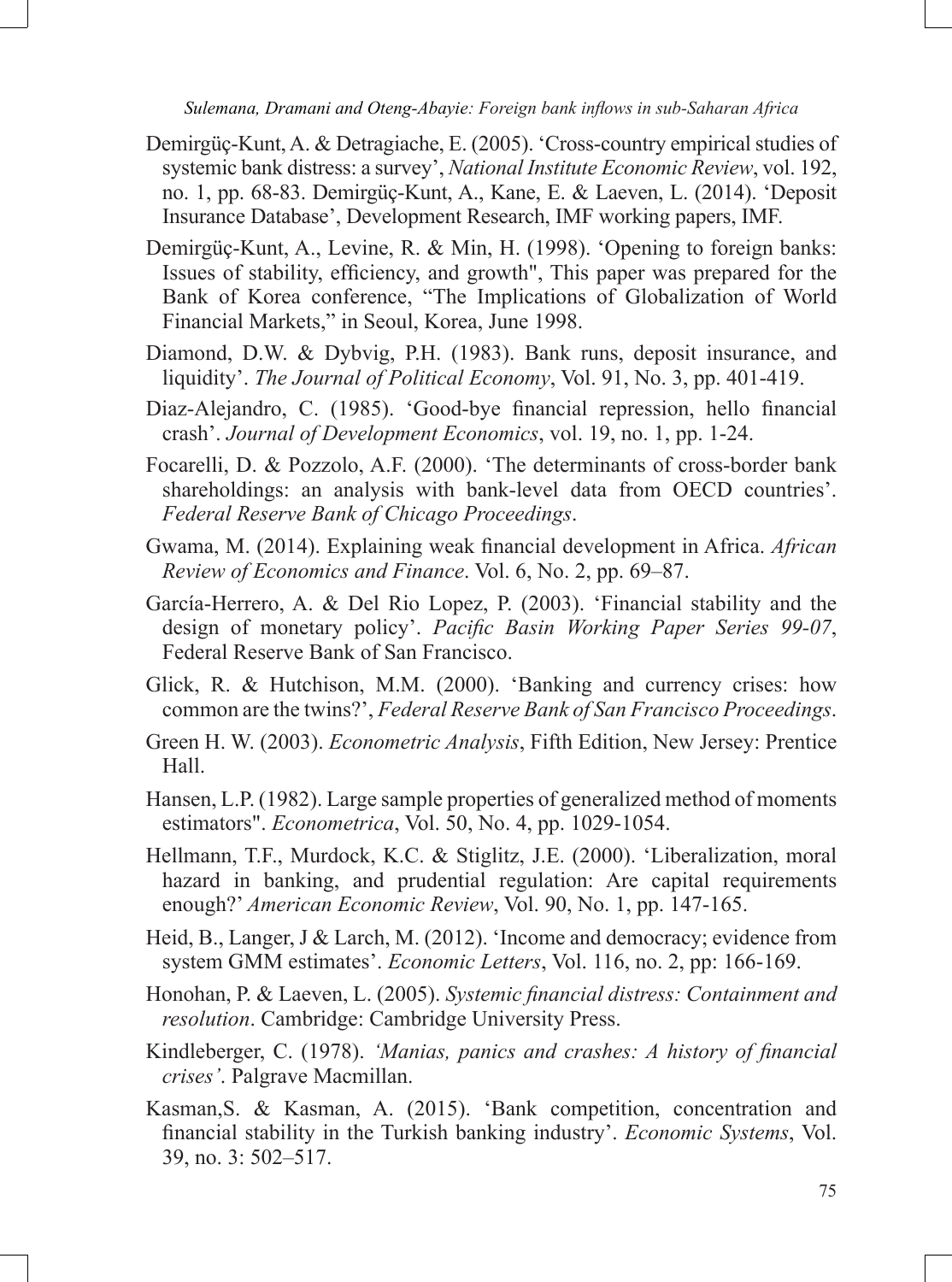- Klomp, J. (2010). 'Causes of banking crises revisited'. *The North American Journal of Economics and Finance*, vol. 21, no. 1, pp. 72-87.
- Komulainen, T. & Lukkarila, J. (2003). 'What drives financial crises in emerging markets?'. *Emerging Markets Review*, vol. 4, no. 3, pp. 248-272.
- Laeven, L. & Valencia, F. (2012). 'Systemic banking crises database: An update' *IMF working paper WP/12/163*. International Monetary Fund.
- Levine, R. (2001). 'International financial liberalization and economic growth'. *Review of international Economics*, vol. 9, no. 4, pp. 688-702.
- Mulyaningsih, T., Daly, A., and Miranti, R., (2015). 'Participation and Banking Competition: Evidence from the Indonesian banking industry'. *Journal of Financial Stability*, vol. 19: 70–82.
- Noy, I. (2004). 'Financial liberalization, prudential supervision, and the onset of banking crises'. *Emerging Markets Review*, vol. 5, no. 3, pp. 341-359.
- Noy, I. (2005). Banking crises in East Asia: the price tag of liberalization?' *AsiaPacific Issues*, No. 78, East-West Center.
- Petersen, M.A. & Rajan, R.G. (1994). 'The benefits of lending relationships: Evidence from small business data'. *The Journal of Finance*, vol. 49, no. 1, pp. 3-37.
- Quintyn, M. & Taylor, M. (2007) 'Building Supervisory Structures in Sub-Saharan Africa--An Analytical Framework'. *IMF Working Paper WP/07/18*, International Monetary Fund.
- Roodman, D. (2009). A note on the theme of too many instruments'. *Oxford Bulletin of Economics and Statistics*, vol. 71, no. 1, pp. 135-158.
- Shehzad, C.T. & De Haan, J. (2009), 'Financial liberalization and banking crises'. *Conference of the Royal Economic Society, University of Surrey* (April 20–22, 2009).
- Süer, Ö., Leventb, H., & Sen, S. (2016). 'Foreign entry and the Turkish banking system in 2000s'. *North American Journal of Economics and Finance*, vol. 37, pp 420-435.
- Tanveer, C., & De Haan, J. (2008). 'Financial liberalization and banking crises'. *Mimeo*.
- Van Horen, N. (2007). Foreign banking in developing countries; origin matters'. *Emerging Markets Review*, vol. 8, no. 2, pp. 81-105.
- Van Horen, N. & Claessens, S. (2012). 'Foreign Banks: Trends, Impact and Financial Stability'. *IMF working paper WP/12/10*. International Monetary Fund.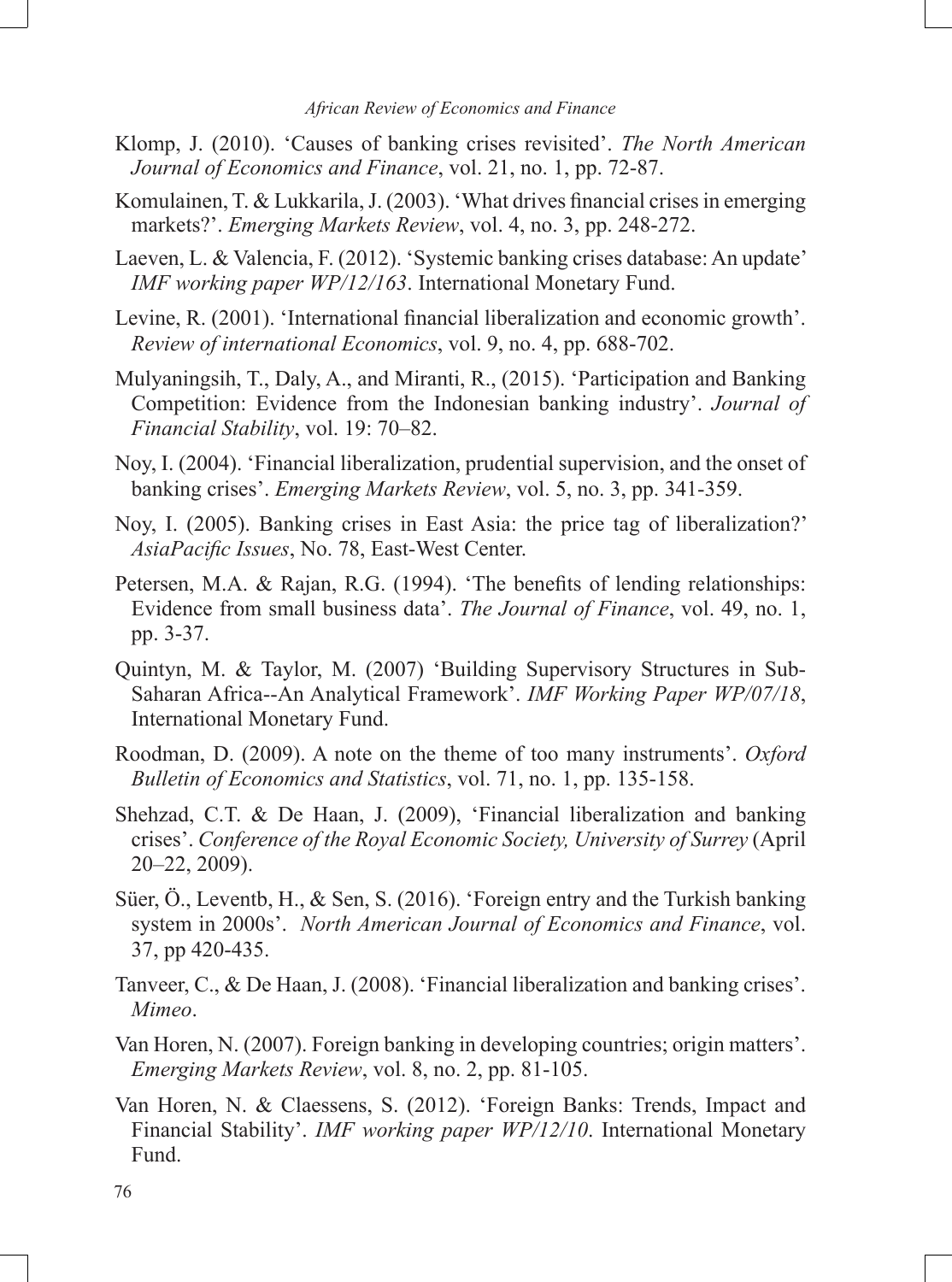- Windmeijer, F. (2005). 'A finite sample correction for the variance of linear efficient two-step GMM estimators'. *Journal of Econometrics*, vol. 126, no. 1, pp. 25-51.
- Viverita D., Lubis, A.W., Bustaman, Y. & Rianti, R.S. (2014). Foreign bank entry and credit allocation to SMEs: Evidence from ASEAN countries", Procedia - Social and Behavioral Sciences 211:1049 – 1056.

World Bank (2006) *Global Development Finance*. World Bank, Washington.

# **Appendix**

Table 1: Regional Comparison of Foreign Direct Inflows in the Banking Sector

|                                      |          | 1995    |       |                 | 2000    |       |          | 2005    |       |          | 2009    |       |
|--------------------------------------|----------|---------|-------|-----------------|---------|-------|----------|---------|-------|----------|---------|-------|
| <b>Region</b>                        | Domestic | Foreign | Total | <b>Domestic</b> | Foreign | Total | Domestic | Foreign | total | Domestic | Foreign | Total |
| All<br>countries                     | 3120     | 774     | 3894  | 2993            | 1058    | 4051  | 2805     | 1175    | 3980  | 2576     | 1334    | 3910  |
| Fraction                             | 0.8      | 0.2     |       | 0.74            | 0.26    |       | 0.7      | 0.3     |       | 0.66     | 0.37    |       |
| East Asia<br>and Pacific             | 254      | 57      | 311   | 272             | 64      | 336   | 289      | 69      | 358   | 282      | 95      | 377   |
| Fraction                             | 0.82     | 0.18    |       | 0.81            | 0.19    |       | 0.81     | 0.19    |       | 0.75     | 0.25    |       |
| Latin<br>America<br>and<br>Caribbean | 596      | 198     | 794   | 479             | 256     | 735   | 395      | 217     | 612   | 367      | 232     | 599   |
| Fraction                             | 0.75     | 0.25    |       | 0.65            | 0.35    |       | 0.65     | 0.35    |       | 0.61     | 0.39    |       |
| <b>SSA</b>                           | 213      | 94      | 307   | 229             | 135     | 364   | 209      | 152     | 361   | 152      | 181     | 333   |
| Fraction                             | 0.69     | 0.31    |       | 0.63            | 0.37    |       | 0.58     | 0.42    |       | 0.46     | 0.54    |       |
| Developing<br>Economies              |          | 54%     |       |                 | 50%     |       |          | 46.1%   |       |          | 47%     |       |

*Source:* Own construction using Claessens and van Horen (2012). Foreign Banks: Trends, Impact and Financial Stability. IMF Working paper WP/12/10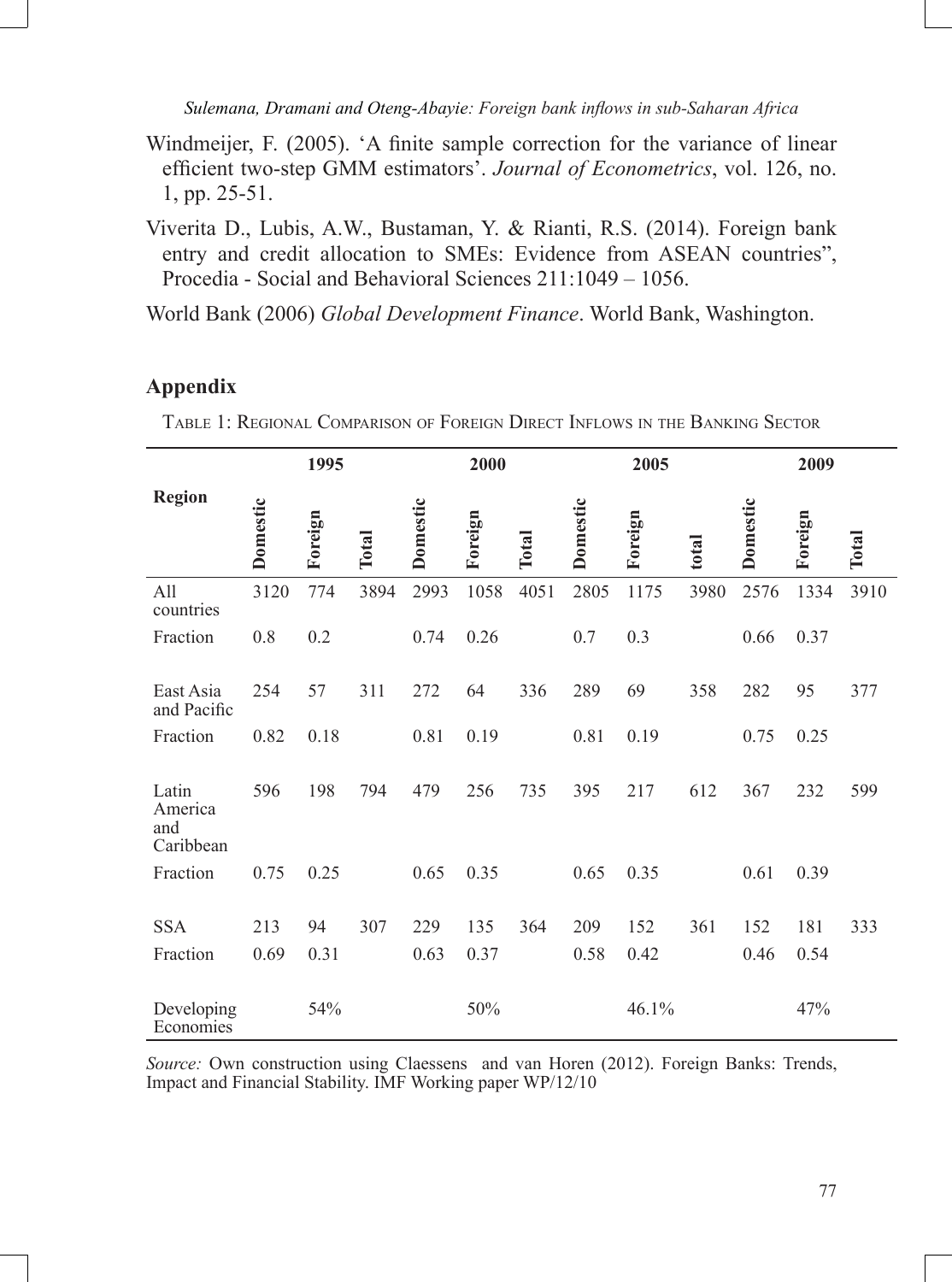| $S_{n}$      | Country         |                  | Episode of bank crises from 1995-2011 |      |      |      |
|--------------|-----------------|------------------|---------------------------------------|------|------|------|
| $\mathbf{1}$ | Benin           | $\mathbf{0}$     |                                       |      |      |      |
| 2            | <b>Botswana</b> | $\theta$         |                                       |      |      |      |
| 3            | Burkina Faso    | $\theta$         |                                       |      |      |      |
| 4            | Burkina Faso    | $\theta$         |                                       |      |      |      |
| 5            | <b>DRC</b>      | 1996             | 1997                                  | 1998 |      |      |
| 6            | Côte d'Ivoire   | $\theta$         |                                       |      |      |      |
| 7            | Ghana           | $\theta$         |                                       |      |      |      |
| 8            | Lesotho         | $\Omega$         |                                       |      |      |      |
| 9            | Madagascar      | $\theta$         |                                       |      |      |      |
| 10           | Malawi          | $\Omega$         |                                       |      |      |      |
| 11           | Mali            | $\Omega$         |                                       |      |      |      |
| 12           | Mauritius       | $\theta$         |                                       |      |      |      |
| 13           | Mozambique      | $\theta$         |                                       |      |      |      |
| 14           | Namibia         | $\theta$         |                                       |      |      |      |
| 15           | Niger           | $\overline{0}$   |                                       |      |      |      |
| 16           | Nigeria         | 1995             | 2009                                  | 2010 | 2011 |      |
| 17           | Senegal         | $\theta$         |                                       |      |      |      |
| 18           | Togo            | $\theta$         |                                       |      |      |      |
| 19           | Tanzania        | $\theta$         |                                       |      |      |      |
| 20           | South Africa    | $\boldsymbol{0}$ |                                       |      |      |      |
| 21           | Zambia          | 1995             | 1996                                  | 1997 | 1998 |      |
| 22           | Zimbabwe        | 1995             | 1996                                  | 1997 | 1998 | 1999 |
| 23           | Swaziland       | 1995             | 1996                                  | 1997 | 1998 | 1999 |
| 24           | <b>Bissau</b>   | 1996             | 1997                                  | 1998 |      |      |

Table 2: Showing Periods of Banking Crises and Stability for the Period 1995-2011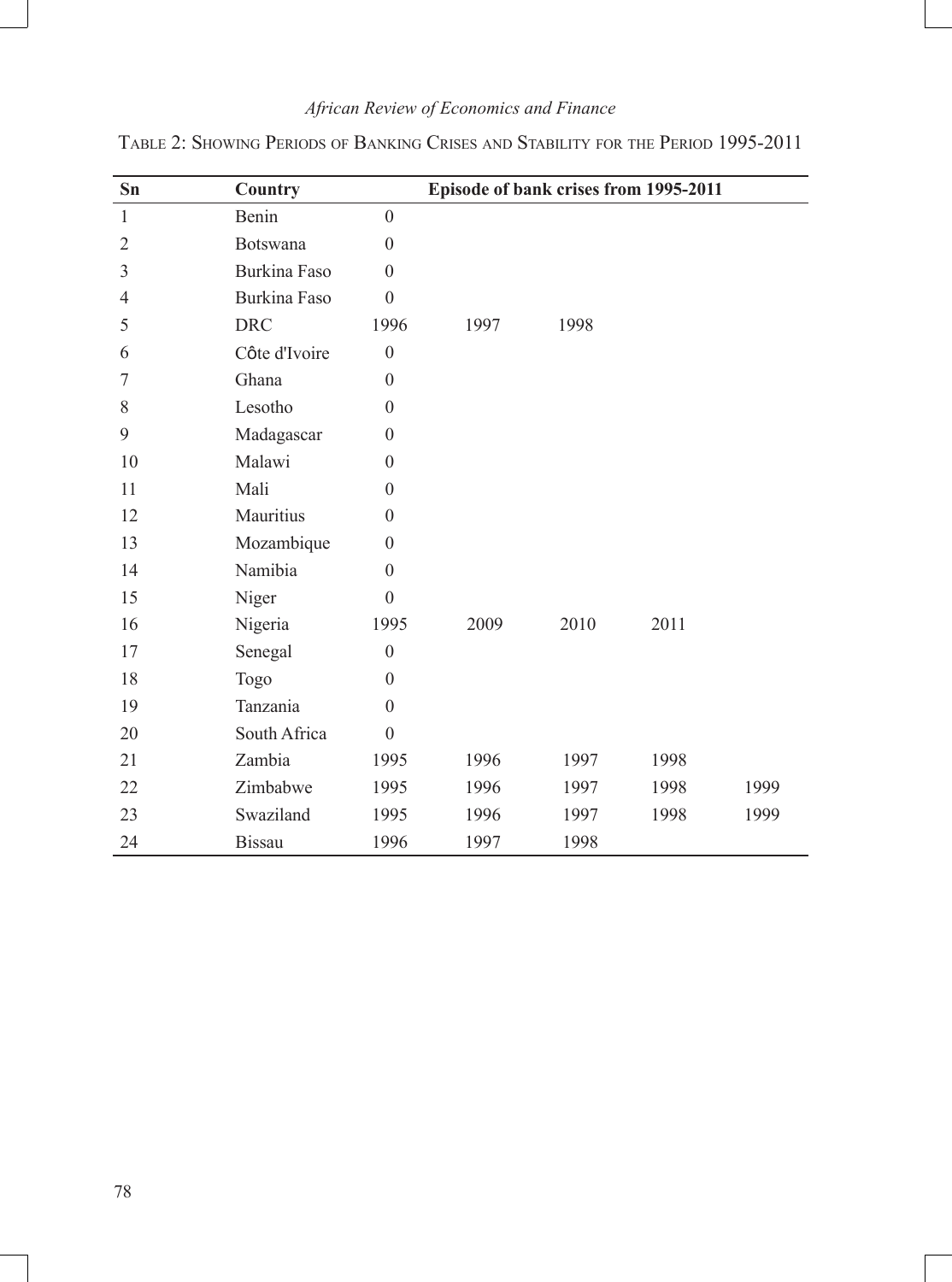| <b>Variable</b>            | <b>Description</b>                                                                                                                                                                         | <b>Source</b>                                              |
|----------------------------|--------------------------------------------------------------------------------------------------------------------------------------------------------------------------------------------|------------------------------------------------------------|
| <b>Bank</b> crisis         | Dummy: $1 =$ Bank crisis, $0 =$<br>no crisis                                                                                                                                               | Laeven and Valencia (2012),<br>GFDD (2012), GFDD<br>(2012) |
| Foreign banks              | Percentage of the number<br>of foreign-owned banks to<br>the number of total banks in<br>an economy. Foreign bank<br>is bank where 50% or more<br>of its shares are owned by<br>foreigners | Neeltje van Horen (2012),<br>GFDD (2012)                   |
| Z-score                    | Captures the probability of<br>default of the banking system                                                                                                                               | Bankscope, Bereau van Dijk<br>$(2012)$ , GFDD $(2012)$     |
| Polity2                    | Measures political institution<br>with -10 extreme autocratic<br>and $+10$ total democracy                                                                                                 | PolityIV                                                   |
| Credit to the private      | Domestic credit provided by<br>financial sector $(\%$ of GDP)                                                                                                                              | WDI (2014)                                                 |
| sector                     | Enterprises and nonfinancial<br>public entities                                                                                                                                            |                                                            |
| m <sub>2</sub> to reserves | Broad money to total reserves<br>ratio                                                                                                                                                     | WDI (2014)                                                 |
| Inflation                  | Inflation, consumer prices<br>(annual $\%$ )                                                                                                                                               | WDI (2014)                                                 |
| Real GDP per capita        | GDP at constant US (2005)                                                                                                                                                                  | WDI (2014)                                                 |
| Exchange rate              | Official exchange rate (LCU<br>per US\$, period average)                                                                                                                                   | WDI (2014)                                                 |
| Deposit insurance          | Dummy: $1 = a$ country has<br>explicit deposit insurance, 0<br>$=$ otherwise                                                                                                               | Demirguc-Kunt, et.al. (2012),                              |
| Financial liberalisation   |                                                                                                                                                                                            | Chinn-Ito $(2012)$                                         |
| Real GDP per capita growth | GDP per capita growth<br>$(annual \% )$                                                                                                                                                    | WDI (2014)                                                 |

Table 3: Variables, Sources and Description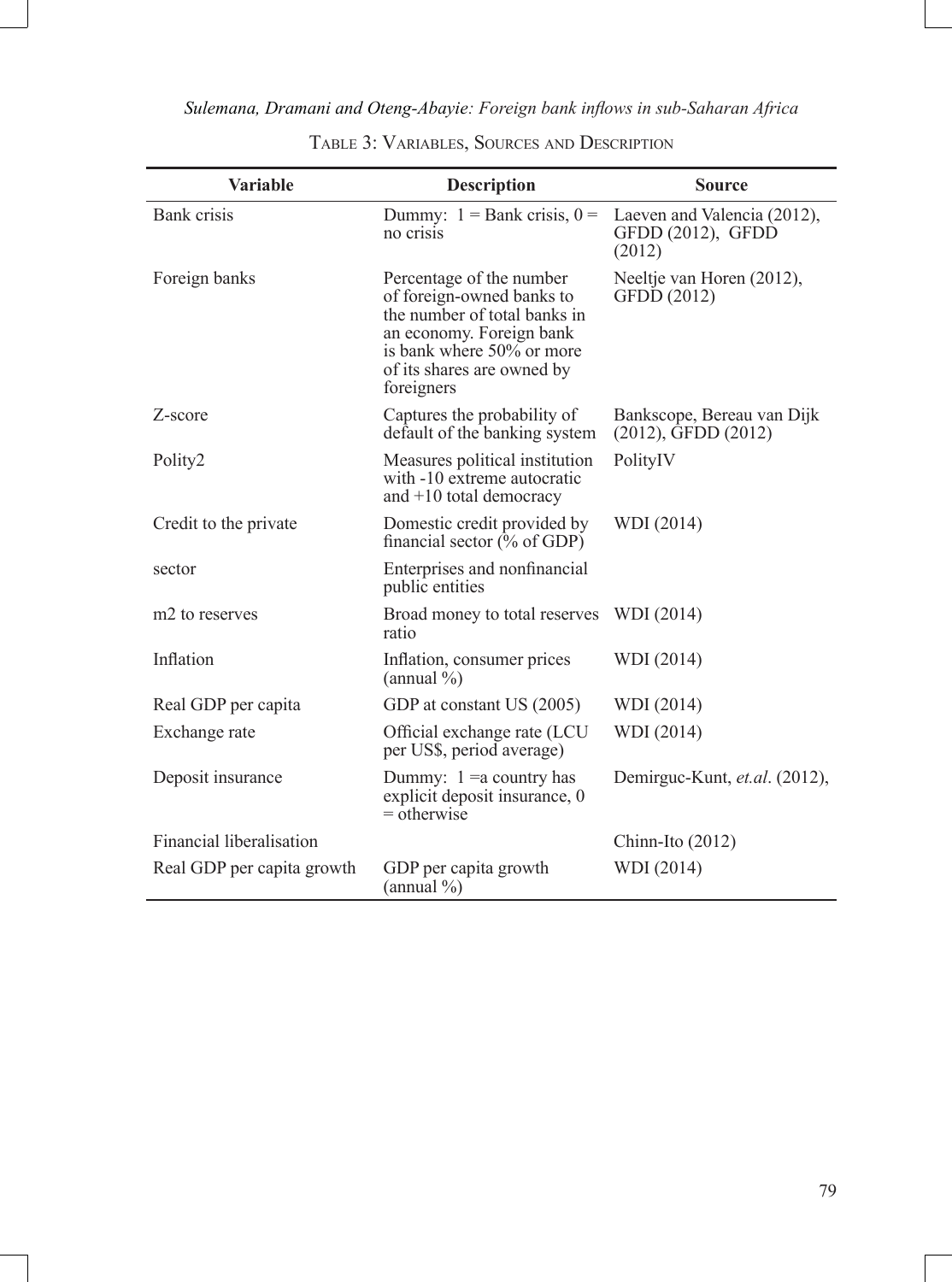| l<br>I<br>l                                         |
|-----------------------------------------------------|
| ふんくさん しょく くしゅうしょう                                   |
|                                                     |
| ١                                                   |
|                                                     |
|                                                     |
| $\begin{array}{c} \hline \end{array}$               |
|                                                     |
|                                                     |
| ו<br>ו                                              |
|                                                     |
|                                                     |
| l                                                   |
| Ì<br>١                                              |
| l<br>י<br>י                                         |
| ļ                                                   |
| -<br>;<br>;                                         |
|                                                     |
| 医生物的 医阿里尔氏                                          |
| l                                                   |
| Ī<br>l                                              |
| ļ                                                   |
| ł<br>ļ                                              |
| $\frac{1}{1}$                                       |
| ļ<br>١<br>$\overline{\phantom{a}}$<br>ı             |
| ı                                                   |
| J<br>l                                              |
|                                                     |
|                                                     |
|                                                     |
| :<br>:<br>l                                         |
|                                                     |
| $\overline{a}$                                      |
| ֪֪֦֪֦֪֦֪֦֖֪֦֞֝֝֝֝֝֝֝֝֬֝֝֝֬֝֝֝֝֝֬֝֝֝֝֝֝֬֝֝<br>F<br>l |
|                                                     |

| Variables         |             | $\widehat{c}$                 | $\widehat{\mathbf{c}}$         | $\widehat{f}$                                                                | $\overline{6}$                                         | $\odot$                                        | $\epsilon$                                                                | $\circledast$                                                                                                         | $\widehat{e}$                               | (10)                          |
|-------------------|-------------|-------------------------------|--------------------------------|------------------------------------------------------------------------------|--------------------------------------------------------|------------------------------------------------|---------------------------------------------------------------------------|-----------------------------------------------------------------------------------------------------------------------|---------------------------------------------|-------------------------------|
| Fbi               | $-0.0221*$  | $-0.0247**$                   | $-0.0363**$                    |                                                                              | $-0.0416**$                                            | $-0.0243**$                                    | $-0.0242***$                                                              | $-0.0237$ ***                                                                                                         | $-0.0402$ ***                               | $-0.0415*$                    |
|                   | (0.0124)    |                               | (0.0149)                       | $(19100)$<br>****7170.0-                                                     | (0.0164)                                               |                                                | (0.0084)                                                                  | (0.0087)                                                                                                              | (0.0142)                                    | (0.0227)                      |
| Polins            |             | $(0.0113)$<br>-0.248***       | $-0.347$ ***                   | $-0.356***$<br>(0.122)                                                       | $-0.375***$<br>(0.133)<br>(0.851<br>(0.623)<br>(0.623) | $(0.0084)$<br>-0.434***                        |                                                                           |                                                                                                                       | $-0.464***$                                 | $-0.450**$                    |
|                   |             | (0.0702)                      | (0.123)                        |                                                                              |                                                        | $(0.160)$<br>$1.246*$<br>$(0.701)$<br>$-0.482$ | $-0.433***$<br>$(0.162)$<br>$1.243*$<br>$1.243*$<br>$(0.711)$<br>$-0.481$ | $-0.433***$<br>$(0.160)$<br>$(1.261*$<br>$(1.261*$<br>$-0.499*$<br>$-0.499*$<br>$(0.277)$<br>$(0.0548)$<br>$(0.0548)$ | (0.154)                                     | (0.174)                       |
| Finop             |             |                               | 0.919**                        | $0.926*$                                                                     |                                                        |                                                |                                                                           |                                                                                                                       | $1.268**$                                   |                               |
|                   |             |                               | (0.459)                        | $(0.485)$<br>-0.115*                                                         |                                                        |                                                |                                                                           |                                                                                                                       | $(0.645)$<br>-0.575*<br>(0.297)<br>0.163*** | $0.915*$<br>(0.555)<br>-0.388 |
| m2res             |             |                               |                                |                                                                              |                                                        |                                                |                                                                           |                                                                                                                       |                                             |                               |
|                   |             |                               |                                | (0.0691)                                                                     | (0.101)                                                | (0.303)                                        | $(0.311)$<br>0.135**<br>0.0594)                                           |                                                                                                                       |                                             |                               |
| Credit            |             |                               |                                |                                                                              | $0.0523**$                                             | $0.135***$                                     |                                                                           |                                                                                                                       |                                             | $(0.236)$<br>0.188**          |
|                   |             |                               |                                |                                                                              | (0.0230)                                               | (0.0584)                                       |                                                                           |                                                                                                                       | $(0.0577)$<br>-0.0017**                     | $(0.0734)$<br>-0.0024***      |
| Rgdppc            |             |                               |                                |                                                                              |                                                        | $-0.0014**$                                    | $-0.0014**$                                                               |                                                                                                                       |                                             |                               |
|                   |             |                               |                                |                                                                              |                                                        | (0.0007)                                       | (0.0007)                                                                  | $(0.0006)$<br>9.82e-05                                                                                                | $(0.0007)$<br>$0.0002$                      | (0.0009)                      |
| Inflation         |             |                               |                                |                                                                              |                                                        |                                                | 5.21e-05                                                                  |                                                                                                                       |                                             | $-0.0120$                     |
|                   |             |                               |                                |                                                                              |                                                        |                                                | (0.0005)                                                                  | (0.0007)                                                                                                              | $(0.0005)$<br>-0.0724                       | $(0.0130)$<br>$-0.0029$       |
| Rgdppcgr          |             |                               |                                |                                                                              |                                                        |                                                |                                                                           | $-0.0586$                                                                                                             |                                             |                               |
|                   |             |                               |                                |                                                                              |                                                        |                                                |                                                                           | (0.123)                                                                                                               | (0.120)                                     | $(0.189)$<br>-2.798*          |
| Depinss           |             |                               |                                |                                                                              |                                                        |                                                |                                                                           |                                                                                                                       | $-1.416*$                                   |                               |
|                   |             |                               |                                |                                                                              |                                                        |                                                |                                                                           |                                                                                                                       | (0.769)                                     | (1.617)                       |
| Exrate            |             |                               |                                |                                                                              |                                                        |                                                |                                                                           |                                                                                                                       |                                             | $-0.0000$                     |
|                   |             |                               |                                |                                                                              |                                                        |                                                |                                                                           |                                                                                                                       |                                             | (0.0015)                      |
| Constant          | $-1.895***$ |                               | $\frac{0.719}{(0.821)}$<br>300 | $-0.0625$<br>$(0.950)$                                                       | $\frac{0.948}{(0.972)}$<br>297                         | $\frac{0.841}{(0.973)}$                        | $-0.846$<br>(0.973)                                                       | $-0.744$<br>$(0.944)$<br>$289$                                                                                        |                                             | 1.828                         |
|                   | (0.667)     |                               |                                |                                                                              |                                                        |                                                |                                                                           |                                                                                                                       |                                             | (1.871)                       |
| Obs               | 300         | $-1.813***$<br>(0.701)<br>300 |                                | 297                                                                          |                                                        |                                                | 289                                                                       |                                                                                                                       | $\frac{0.604}{(1.443)}$<br>289              | 289                           |
| Prob>chi2         | 0.0756      | $\frac{0.0002}{0.2120}$       | 0.0076                         | 0.0091                                                                       | 0.0057                                                 | 0.0013                                         | 0.0019                                                                    | 0.0000                                                                                                                | 0.0000                                      | 0.0000                        |
| Pseudo R2         | 0.0330      |                               | 0.2677                         | 0.2930                                                                       | 0.3378                                                 | 0.4019                                         | 0.3979                                                                    | 0.3996                                                                                                                | 0.4058                                      | 0.4909                        |
| log<br>likelihood | -51.750503  | $-42.17$                      | $-39.19$                       | $-37.743$                                                                    | $-35.350$                                              | $-31.93$                                       | $-31.923$                                                                 | $-31.83$                                                                                                              | $-31.50$                                    | $-26.99$                      |
|                   |             |                               |                                | Robust standard errors in parentheses *** $p<0.01$ , ** $p<0.05$ , * $p<0.1$ |                                                        |                                                |                                                                           |                                                                                                                       |                                             |                               |

Fbi is % of foreign banks among domestic banks, credit is private credit, and finop is the financial liberalisation. The variable exrate is exchange rate, and m2res is the ratio of M2 to reserves. Finally, rgdppc is the re exrate is exchange rate, and m2res is the ratio of M2 to reserves. Finally, rgdppc is the real GDP per capita, depinss is explicit Fbi is % of foreign banks among domestic banks, credit is private credit, and finop is the financial liberalisation. The variable deposit insurance, and rgdppcgr is the real GDPper capita growth.

## *African Review of Economics and Finance*